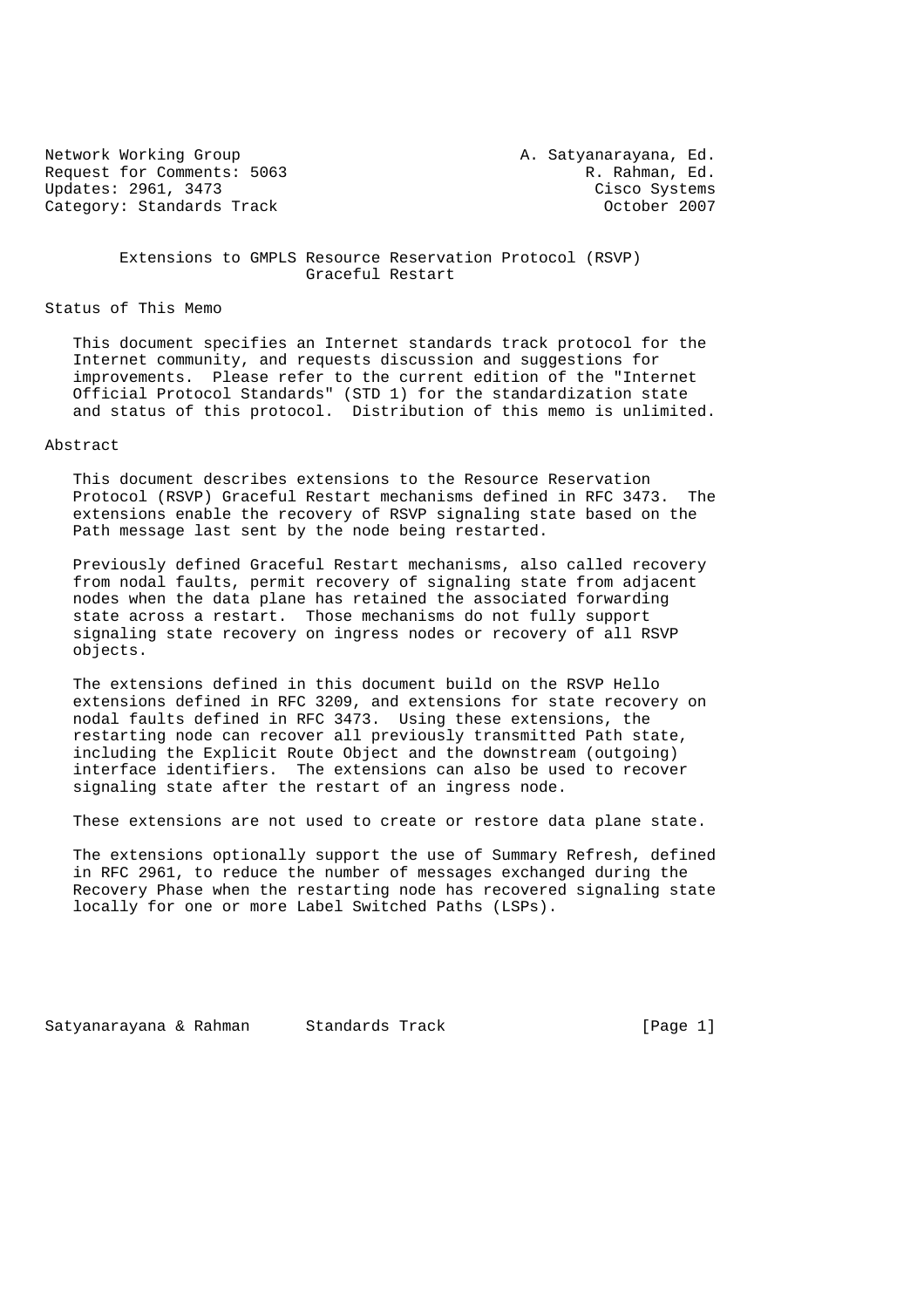Table of Contents

|    | 4.4.1. Procedures for the Downstream Neighbor  8        |  |  |  |  |  |  |  |  |  |  |  |  |
|----|---------------------------------------------------------|--|--|--|--|--|--|--|--|--|--|--|--|
|    | 4.4.2. Procedures for the Restarting Node  8            |  |  |  |  |  |  |  |  |  |  |  |  |
|    |                                                         |  |  |  |  |  |  |  |  |  |  |  |  |
|    | 4.5.1. Procedures for the Downstream Neighbor  9        |  |  |  |  |  |  |  |  |  |  |  |  |
|    | 4.5.2. Procedures for the Restarting Node 10            |  |  |  |  |  |  |  |  |  |  |  |  |
|    | 4.5.2.1. Path and RecoveryPath Message Procedures 11    |  |  |  |  |  |  |  |  |  |  |  |  |
|    | 4.5.2.2. Re-Synchronization Procedures 12               |  |  |  |  |  |  |  |  |  |  |  |  |
|    | 4.5.2.3. Procedures on Expiration of                    |  |  |  |  |  |  |  |  |  |  |  |  |
|    | Recovery Period 13                                      |  |  |  |  |  |  |  |  |  |  |  |  |
|    |                                                         |  |  |  |  |  |  |  |  |  |  |  |  |
|    |                                                         |  |  |  |  |  |  |  |  |  |  |  |  |
|    | 5.1. MESSAGE_ID ACK/NACK and MESSAGE_ID LIST Objects 15 |  |  |  |  |  |  |  |  |  |  |  |  |
|    | 5.2. RecoveryPath Srefresh Capable Bit 16               |  |  |  |  |  |  |  |  |  |  |  |  |
|    |                                                         |  |  |  |  |  |  |  |  |  |  |  |  |
|    |                                                         |  |  |  |  |  |  |  |  |  |  |  |  |
|    | 5.3. RecoveryPath Summary Refresh Procedures 17         |  |  |  |  |  |  |  |  |  |  |  |  |
|    | 5.3.1. Generation of RecoveryPath-Related Srefresh      |  |  |  |  |  |  |  |  |  |  |  |  |
|    |                                                         |  |  |  |  |  |  |  |  |  |  |  |  |
|    | 5.3.2. RecoveryPath-Related Srefresh Receive            |  |  |  |  |  |  |  |  |  |  |  |  |
|    | Processing and NACK Generation 19                       |  |  |  |  |  |  |  |  |  |  |  |  |
|    | 5.3.3. RecoveryPath-Related MESSAGE_ID NACK             |  |  |  |  |  |  |  |  |  |  |  |  |
|    |                                                         |  |  |  |  |  |  |  |  |  |  |  |  |
|    |                                                         |  |  |  |  |  |  |  |  |  |  |  |  |
|    |                                                         |  |  |  |  |  |  |  |  |  |  |  |  |
| 8. |                                                         |  |  |  |  |  |  |  |  |  |  |  |  |
|    |                                                         |  |  |  |  |  |  |  |  |  |  |  |  |

Satyanarayana & Rahman Standards Track [Page 2]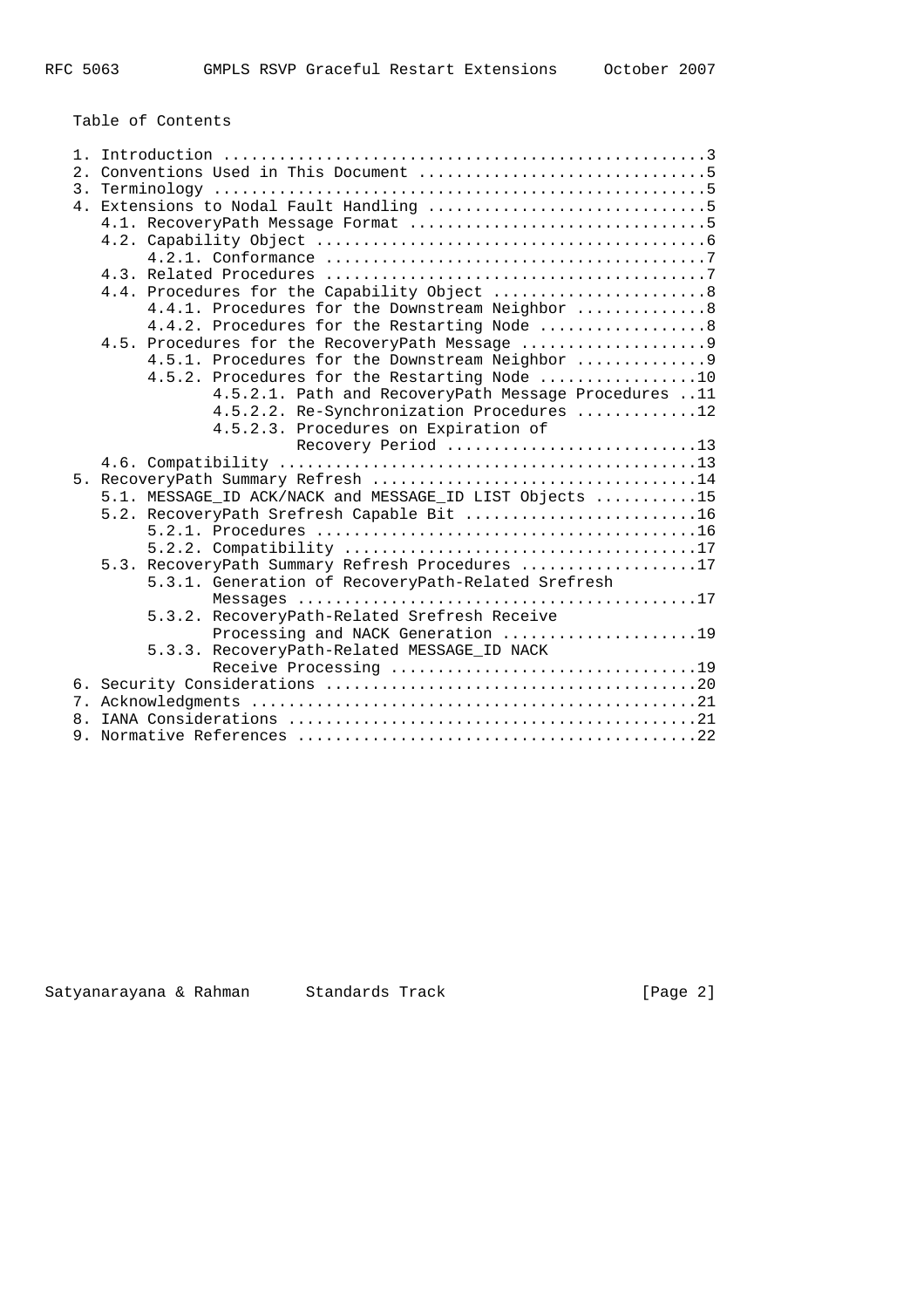### 1. Introduction

 RSVP Graceful Restart is defined in [RFC3473] and uses mechanisms defined in [RFC3209]. When data/forwarding plane state can be retained across the restart of the RSVP agent that established such state, RSVP Graceful Restart provides the ability for the RSVP agent to resynchronize its state based on updates received from its neighboring RSVP agents, and, reconcile such state with the retained data/forwarding plane state. [RFC3209] describes a mechanism, using RSVP Hello messages, to detect the state of an adjacent RSVP agent. [RFC3473] extends this mechanism to advertise the capability of retaining data/forwarding plane state across the restart of a node or a "nodal fault". [RFC3473] also defines the Recovery Label object for use in the Path message of the RSVP neighbor upstream of a restarting node, to indicate that the Path message is for existing data plane state.

 This document presents extensions to address two aspects of graceful restart not previously supported. The presented extensions enable a restarting node to recover all objects in previously transmitted Path messages, including the Explicit Route Object (ERO), from its downstream neighbors, thus recovering the control plane state. The extensions do not facilitate the recovery or creation of data/forwarding plane state, and can only be used to reestablish control plane state that matches in-place data/forwarding state. The extensions also enable graceful restart of an ingress node that does not preserve full RSVP state across restarts. The presented extensions are equally applicable to LSPs of various switching types as defined in [RFC3471].

 Per [RFC3473], a restarting node can distinguish Path messages associated with LSPs being recovered by the presence of the Recovery Label object. To determine the downstream (outgoing) interface and associated label(s), the restarting node must consult the data plane. This may not be possible for all types of nodes. Furthermore, data plane information is not sufficient to reconstruct all previously transmitted Path state. In these cases, the only source of RSVP state is the downstream RSVP neighbor.

 For example, when the restarting node is an ingress node, all previously transmitted Path state may need to be recovered. Such Path state may include (but is not restricted to) the Protection object, the Admin Status object, the Session Attribute object, the Notify Request object, and the Sender Tspec object. A restarting transit node may have modified received Path state in its previously transmitted Path message, which cannot be reconstructed internally during recovery.

Satyanarayana & Rahman Standards Track (Page 3)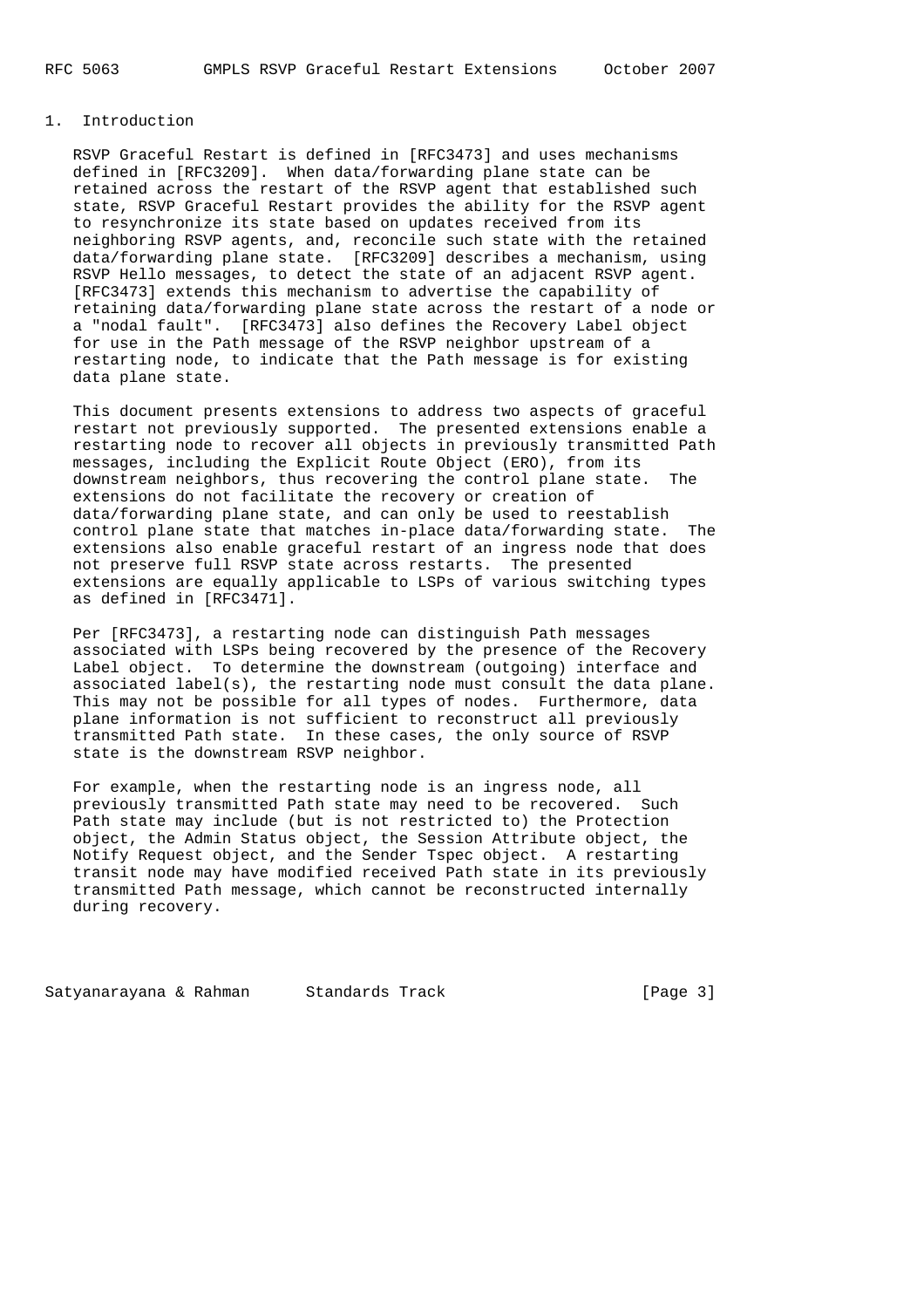Another example of state that cannot be completely recovered from the data plane in some cases is the previously transmitted ERO. Recovery of the previously transmitted ERO minimizes subsequent change of downstream LSP state. On a restarting ingress node, the ERO may have been based on configuration or the result of a previous path computation. A restarting transit node may have previously performed some form of path computation as a result of not receiving an ERO or receiving a loose hop in the ERO. In addition to the ERO, the restarting node may have modified other received Path state in its previously transmitted Path state, which cannot be reconstructed internally during recovery.

 The defined extensions provide a restarting upstream node with all information previously transmitted by the node in Path messages. This is accomplished by the downstream RSVP neighbor sending a new message for every Path message it has previously received from the restarting node, after reestablishing RSVP communication with a restarted node that supports the recovery procedures defined in Section 4.5.2 of this document.

 The new message is called the RecoveryPath message. The message conveys the contents of the last received Path message back to the restarting node. The restarting node can use the RecoveryPath message, along with the state in the received Path message to associate control and data plane state and to validate the forwarding state with the state presented by the neighboring RSVP nodes.

 The restarting node indicates its desire to receive and process the RecoveryPath message by including a new object called the Capability object with the RecoveryPath Desired bit set, in its Hello messages sent to the downstream RSVP neighbor. The downstream RSVP neighbor can indicate its ability to send RecoveryPath messages by including the Capability object with the RecoveryPath Transmit Enabled set in its Hello messages to the restarting node. Thus, both the restarting node and its RSVP neighbor, with the help of the Capability object, can detect if the RecoveryPath message extensions defined in this document can be used to recover signaling state after a restart.

 If the restarting node is a transit node, it will receive a Path message with a Recovery Label object from its upstream RSVP neighbor. In addition, the RecoveryPath message allows such transit nodes to reconstruct any state that was previously dynamically constructed by the node, e.g., ERO sub-objects. If the restarting node is an ingress node, all significant signaling state can be recovered based on the RecoveryPath message.

Satyanarayana & Rahman Standards Track (Page 4)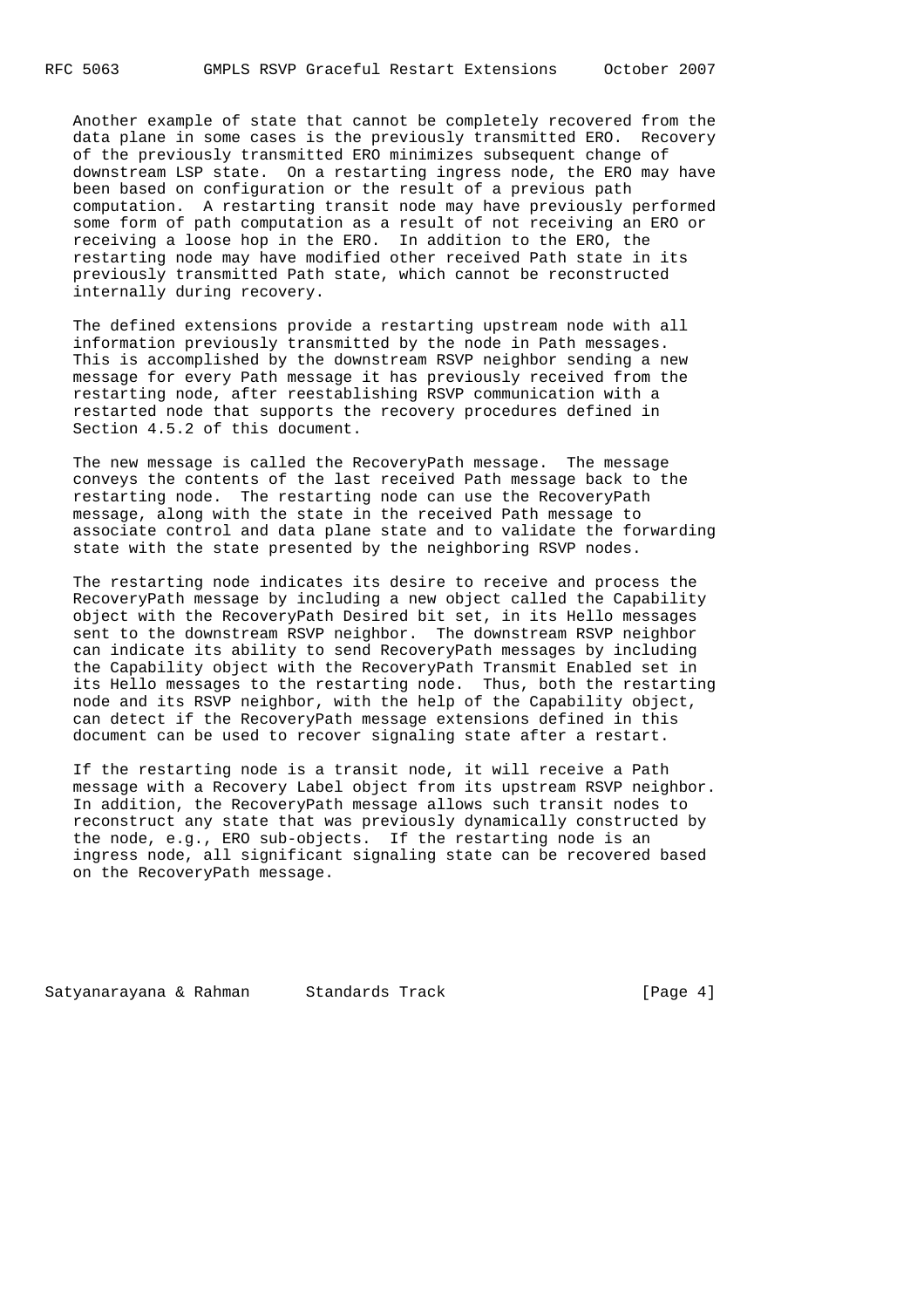Selective transmission of the RecoveryPath message is supported by enhancing the Summary Refresh mechanisms defined in [RFC2961]. When Recovery Summary Refresh is supported, the restarting node can select the LSPs for which it would like to receive RecoveryPath messages. This is useful when the restarting node is able to locally recover the signaling state for a subset of the previously active LSPs.

 Restarting egress nodes, and Resv message processing are not impacted by the presented extensions, see [RFC3473] for details.

2. Conventions Used in This Document

 The key words "MUST", "MUST NOT", "REQUIRED", "SHALL", "SHALL NOT", "SHOULD", "SHOULD NOT", "RECOMMENDED", "MAY", and "OPTIONAL" in this document are to be interpreted as described in [RFC2119].

3. Terminology

 The reader is assumed to be familiar with the terminology defined in [RFC3209] and [RFC3473].

 Throughout this document, the term "node", when used in the context of a restarting or restarted node, generally refers to the control plane component, which is the signaling controller for a data plane switch.

4. Extensions to Nodal Fault Handling

 This section presents the protocol modifications to Section 9 of [RFC3473].

4.1. RecoveryPath Message Format

 The format of a RecoveryPath message is the same as the format of a Path message, as defined in [RFC3473], but uses a new message number (30) so that it can be identified correctly.

#### <RecoveryPath Message> ::= <Path Message>

 The destination address used in the IP header of a RecoveryPath message MUST be the same as the destination address used in the IP header of the corresponding Resv message last generated by the sending node. Except as specified below, all objects in a RecoveryPath message are identical to the objects in the corresponding Path message last received by the sending node.

Satyanarayana & Rahman Standards Track (Page 5)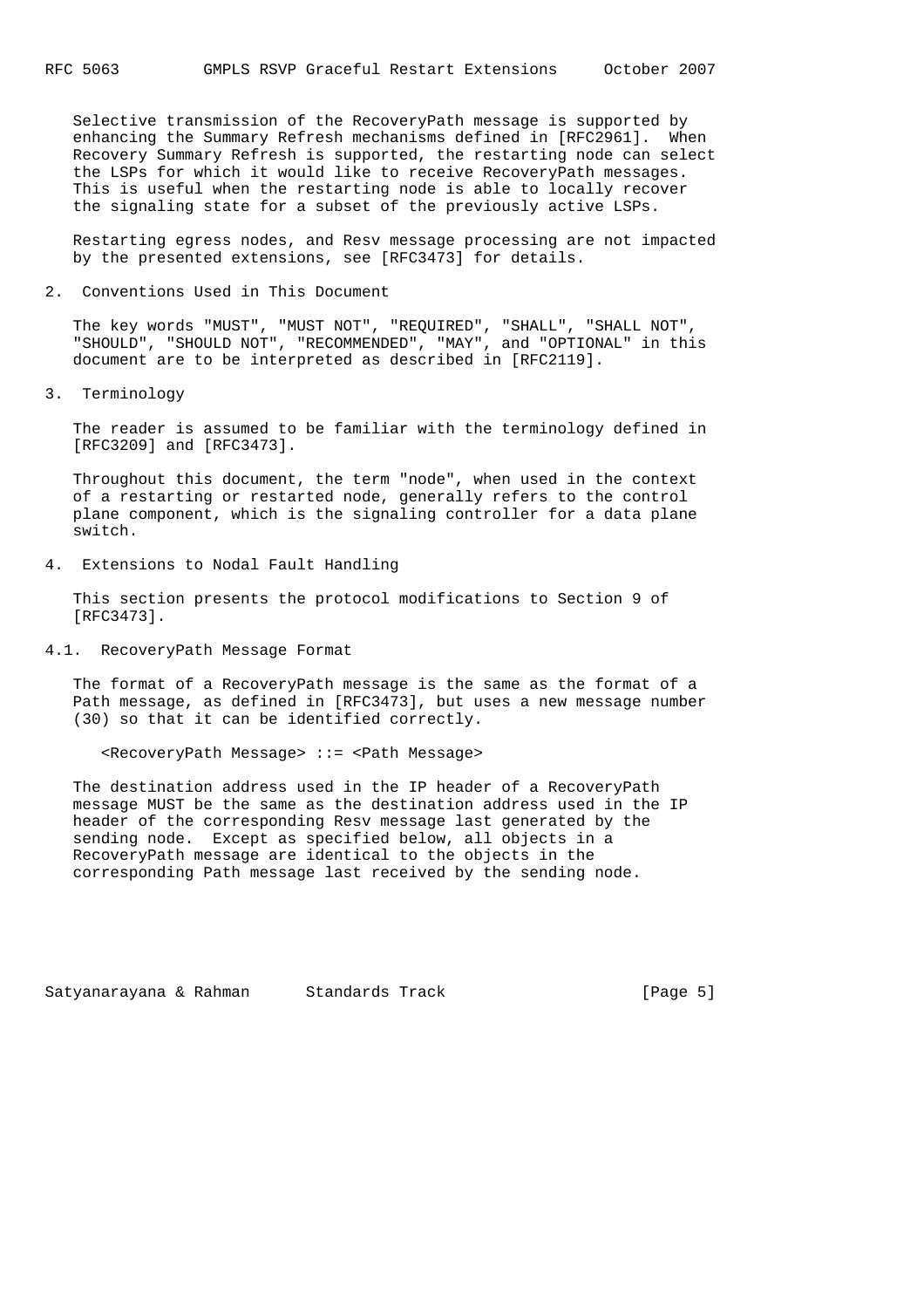4.2. Capability Object

 Capability objects are carried in RSVP Hello messages. The Capability object uses Class-Number 134 (of form 10bbbbbb) and C-Type of 1.

The message format of a Hello message is modified to be:

 <Hello Message> ::= <Common Header> [ <INTEGRITY> ] <HELLO> [ <RESTART\_CAP> ] [ <CAPABILITY> ]

The format of a Capability object is:

| 0 1 2 3 4 5 6 7 8 9 0 1 2 3 4 5 6 7 8 9 0 1 2 3 4 5 6 7 8 9 0 1 |  |  |  |  |  |  |  |  |  |  |  |  |  |                               |  |  |  |  |  |  |  |  |  |  |       |  |  |  |  |
|-----------------------------------------------------------------|--|--|--|--|--|--|--|--|--|--|--|--|--|-------------------------------|--|--|--|--|--|--|--|--|--|--|-------|--|--|--|--|
|                                                                 |  |  |  |  |  |  |  |  |  |  |  |  |  |                               |  |  |  |  |  |  |  |  |  |  |       |  |  |  |  |
| Length                                                          |  |  |  |  |  |  |  |  |  |  |  |  |  | $Class-Num(134)$ $C-Type$ (1) |  |  |  |  |  |  |  |  |  |  |       |  |  |  |  |
|                                                                 |  |  |  |  |  |  |  |  |  |  |  |  |  |                               |  |  |  |  |  |  |  |  |  |  |       |  |  |  |  |
| Reserved                                                        |  |  |  |  |  |  |  |  |  |  |  |  |  |                               |  |  |  |  |  |  |  |  |  |  | T R S |  |  |  |  |
|                                                                 |  |  |  |  |  |  |  |  |  |  |  |  |  |                               |  |  |  |  |  |  |  |  |  |  |       |  |  |  |  |

RecoveryPath Transmit Enabled (T): 1 bit

 When set (1), indicates that the sending node is enabled to send RecoveryPath messages. Absence of the Capability object MUST be treated as if the T-bit is cleared (0).

RecoveryPath Desired (R): 1 bit

When set (1), indicates that the sending node desires to receive RecoveryPath messages. Absence of the Capability object MUST be treated as if the R-bit is cleared (0).

RecoveryPath Srefresh Capable (S): 1 bit

When set  $(1)$ , along with the R-bit, indicates that the sending node is capable of receiving and processing Srefresh messages with the RecoveryPath Flag set (1) in the MESSAGE\_ID LIST object. Absence of the Capability object MUST be treated as if the S-bit is cleared (0). Related procedures are defined in Section 5.2.1.

Reserved bits

 Reserved bits MUST be set to zero on transmission and MUST be ignored on receipt.

Satyanarayana & Rahman Standards Track (Page 6)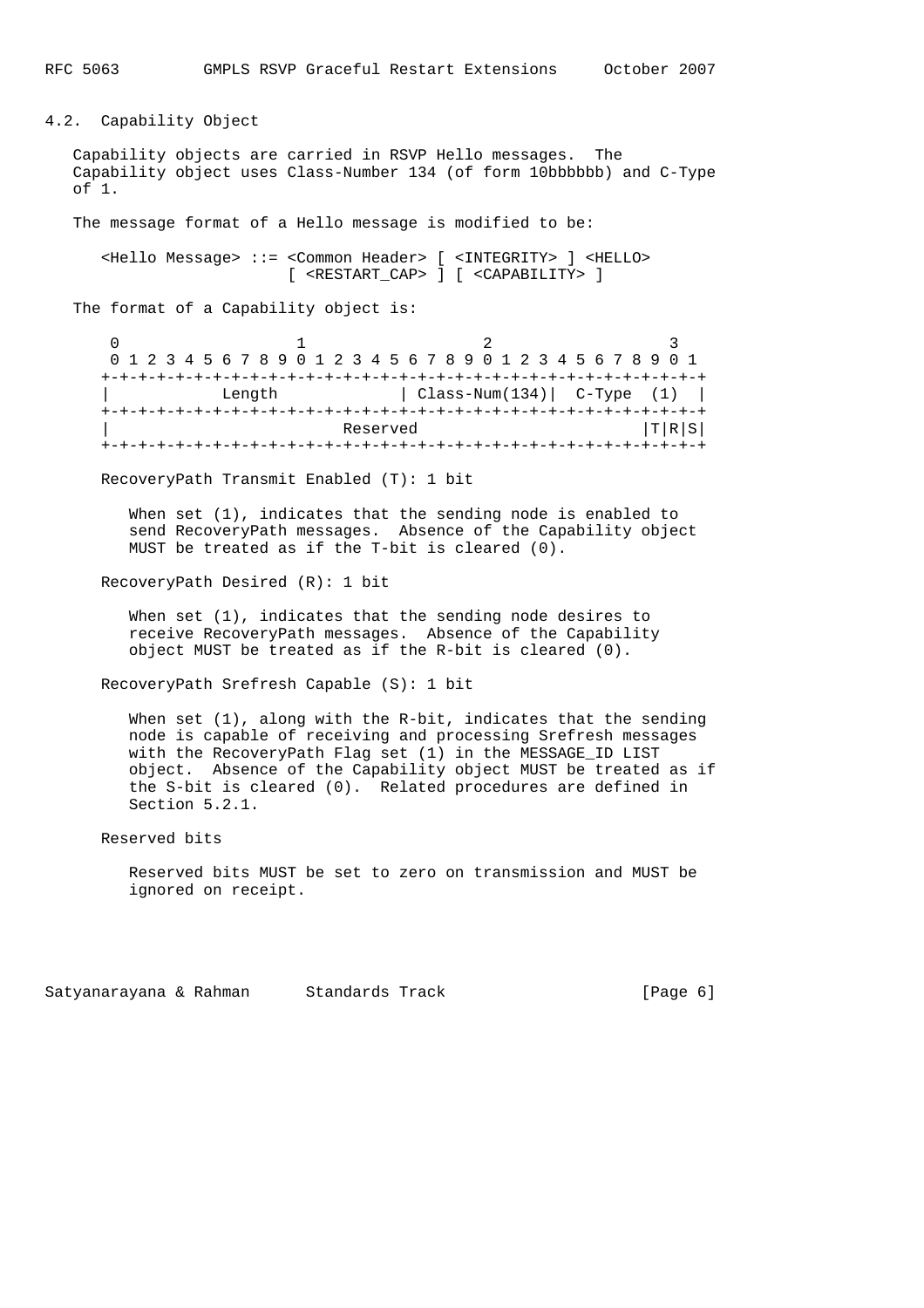### 4.2.1. Conformance

 All nodes supporting the extensions defined in this document MUST be able to transmit, and properly receive and process RecoveryPath messages. All nodes MUST be able to set both the T and R bits. Both the T and R bits SHOULD be set (1) by default. A node MAY allow RecoveryPath message transmission and reception to be independently disabled based on local policy. When RecoveryPath message transmission is disabled, the T-bit MUST be set to zero (0). When RecoveryPath message reception is not desired, the R-bit MUST be set to zero (0).

 Any node that supports the extensions defined in this document and sets the Refresh-Reduction-Capable bit [RFC2961] SHOULD support setting of the S-bit and support the mechanisms defined in Section 5.

#### 4.3. Related Procedures

 This document does not modify existing procedures for sending and receiving RSVP Hello messages, as defined in [RFC3209], and the Restart\_Cap object in RSVP Hello messages as defined in [RFC3473]. The procedures for control channel faults are defined in [RFC3473] and are not changed by this document.

 The presented extensions require the use of RSVP Hellos, as defined in [RFC3209], and the use of the Restart\_Cap object extension as defined in [RFC3473]. The presented extensions address only "Nodal Faults" as defined in [RFC3473]. Control channel faults are fully addressed in [RFC3473].

 Note: There are no changes to the procedures defined in Section 9.5.3 in [RFC3473] (Procedures for the Neighbor of a Restarting node). There are no changes to the procedures defined in Section 9.5.2 in [RFC3473] if the restarting node is an egress node.

 There are no changes to the procedures with respect to the data/forwarding plane as described in [RFC3473]. In particular, a restarting node MUST NOT create data/forwarding plane state as the result of any of the extensions defined in this document.

 The following sections assume previously defined procedures are followed, except where explicitly modified.

Satyanarayana & Rahman Standards Track (Page 7)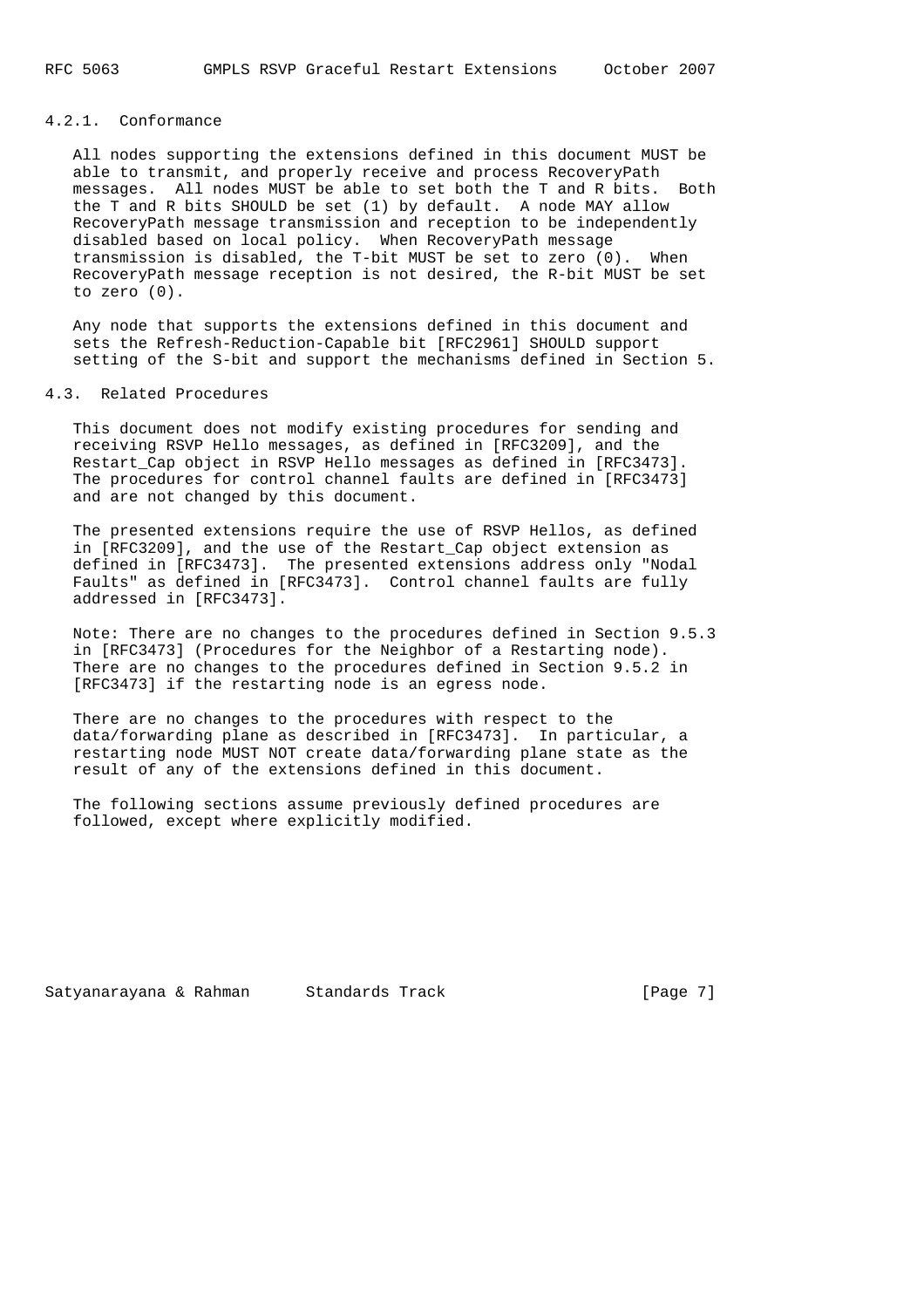### 4.4. Procedures for the Capability Object

4.4.1. Procedures for the Downstream Neighbor

 If a node is capable of sending RecoveryPath messages, it MUST include the Capability object with the RecoveryPath Transmit Enabled (T) bit set (1) in all its Hello messages.

 If the downstream RSVP neighbor receives Hello messages from a restarting node, with the Restart\_Cap object, as defined in [RFC3473], and with the Capability object with the RecoveryPath Desired (R) bit set (1), it MUST treat the restarting node as capable of receiving and processing RecoveryPath messages as defined in this document.

 If the downstream RSVP neighbor receives a Capability object in a Hello message with the RecoveryPath Desired (R) bit set (1), but without the Restart\_Cap object, it MUST process the Hello message as if the RecoveryPath Receive Desired (R) bit is cleared (0) in the Hello message.

 If the downstream RSVP neighbor does not receive the Capability object in Hello messages sent by the restarting node or the RecoveryPath Desired (R) bit is cleared (0) in the Capability object, it MUST treat the restarting node as not capable of supporting the RecoveryPath message procedures defined in this document, and MUST revert to recovery procedures as defined in [RFC3473].

### 4.4.2. Procedures for the Restarting Node

 A node that expects to recover RSVP state by the receipt and processing of RecoveryPath messages according to procedures defined in this document, MUST include the Capability object with the RecoveryPath Desired (R) bit set (1) in its RSVP Hello messages to its neighbors. The node MUST also include the Restart\_Cap object, as defined in [RFC3473], in all those Hello messages.

 If the Recovery Time is zero (0) or the restarting node does not support/desire the use of RecoveryPath messages, the RecoveryPath Desired (R) bit MUST be cleared (0) in the Capability object included in Hello messages, or the Capability object MAY be omitted from Hello messages sent by the restarting node.

 During the Recovery Period, if the restarting node receives Hello messages from a downstream RSVP neighbor with the RecoveryPath Transmit Enabled (T) bit set (1) in the Capability object and the Restart\_Cap object, as defined in [RFC3473], it MUST treat the downstream RSVP neighbor as capable of sending RecoveryPath messages

Satyanarayana & Rahman Standards Track (Page 8)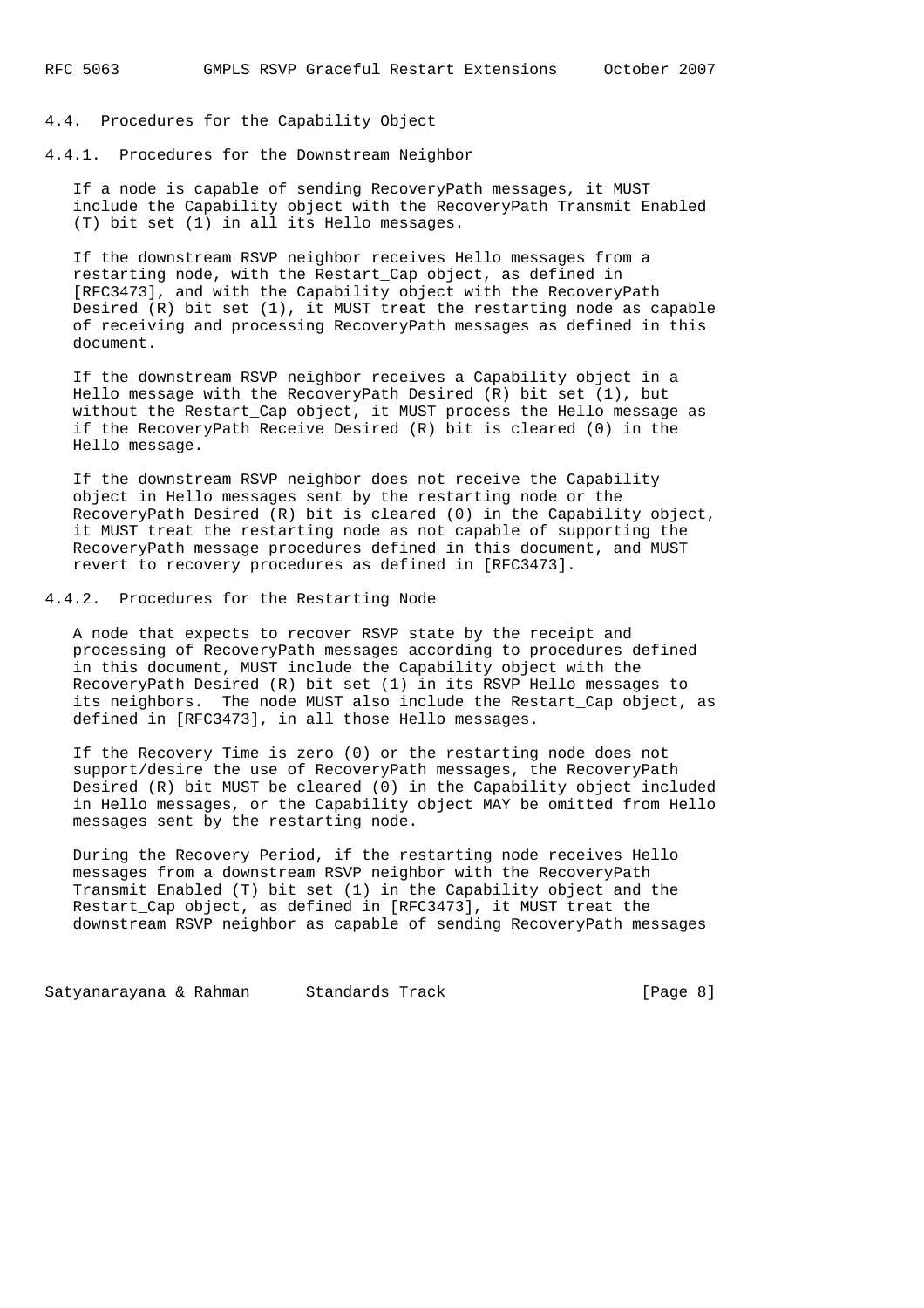according to procedures defined in Section 4.5.1. If the restarting node expects to recover RSVP state by the receipt and processing of RecoveryPath messages, it MUST follow procedures defined in Section 4.5.2, with the downstream RSVP neighbor.

 During the Recovery Period, if the restarting node receives Hello messages from a downstream RSVP neighbor with the RecoveryPath Transmit Enabled (T) bit cleared (0) in the Capability object, or, with the Capability object not present, it MUST treat the downstream RSVP neighbor as not capable of the RecoveryPath message procedures defined in this document, and, it MUST revert to the recovery procedures defined in [RFC3473] immediately, with the downstream RSVP neighbor.

4.5. Procedures for the RecoveryPath Message

4.5.1. Procedures for the Downstream Neighbor

 After a downstream RSVP neighbor has detected that its upstream node has restarted, is capable of recovery as defined in [RFC3473], and, is capable of receiving RecoveryPath messages as defined in Section 4.4, the downstream RSVP neighbor MUST send a RecoveryPath message for each LSP associated with the restarting node for which it has sent a Resv message. During the Recovery Period, if the downstream RSVP neighbor detects that the restarting node is not capable of receiving RecoveryPath messages by the absence of the Capability object or the RecoveryPath Desired (R) bit cleared (0) in the Capability object in the restarting node's Hello messages, the downstream RSVP neighbor SHOULD NOT send the RecoveryPath messages to the restarting node.

 The RecoveryPath message is constructed by copying all objects from the last received associated Path message, with the following exceptions:

 The MESSAGE\_ID, MESSAGE\_ID\_ACK and MESSAGE\_ID\_NACK objects are not copied. Any MESSAGE\_ID, MESSAGE\_ID\_ACK and MESSAGE\_ID\_NACK objects used in RecoveryPath messages are generated based on procedures defined in [RFC2961].

 The Integrity object is not copied. Any Integrity objects used in RecoveryPath messages are generated based on procedures defined in [RFC2747].

 The RSVP Hop object is copied from the most recent associated Resv message sent to the restarted node for the LSP being recovered.

Satyanarayana & Rahman Standards Track (Page 9)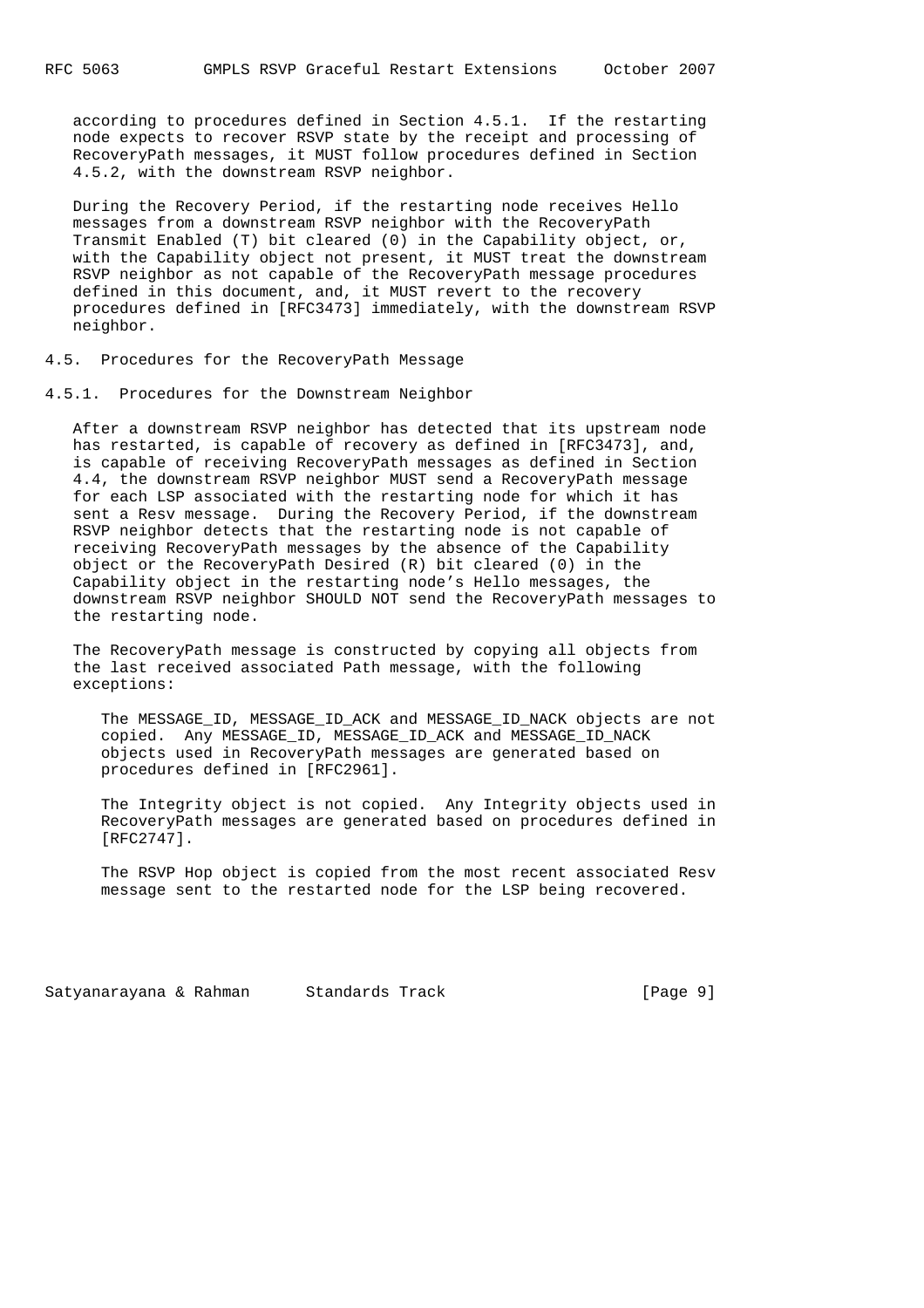In the sender descriptor, the Recovery Label object MUST be included, with the label value copied from the label value in the Label object in the most recent associated Resv message sent to the restarted node, for the LSP being recovered.

 All other objects from the most recent received Path message MUST be included in the RecoveryPath message.

 All RecoveryPath messages SHOULD be sent at least once within approximately 1/2 of the Recovery Time advertised by the restarted neighbor. If there are many LSPs to be recovered by the restarted node, the downstream RSVP neighbor should avoid sending RecoveryPath messages in a short time interval to avoid overloading the restarted node's CPU. Instead, it should spread the messages across 1/2 the Recovery Time interval. The range of Recovery Time is dependent on many factors including, but not limited to, the CPU processing power on the restarting node as well as the upstream and downstream neighbors, the amount of CPU available for processing RSVP recovery procedures, and the implementation specifics that affect the amount of time taken to verify the received recovery state against existing forwarding plane state. Such discussion is out of scope of this document.

 After sending a RecoveryPath message and during the Recovery Period, the node SHOULD periodically resend the RecoveryPath message until it receives a corresponding response. A corresponding response is a Message ID acknowledgment or a Path message for the LSP the RecoveryPath message represents. Each such resend attempt is at the end of any Message ID rapid retransmissions, if the Message ID mechanism is used. If the Message ID mechanism is not in use, the period between resend attempts SHOULD be such that at least 3 attempts are completed before the expiry of 3/4 the Recovery Time interval. Each such resend attempt MUST treat the RecoveryPath message as a new message and update the MESSAGE\_ID object according to procedures defined in [RFC2961]. Note, per [RFC3473], Resv messages are suppressed during this recovery period until a corresponding Path message is received.

4.5.2. Procedures for the Restarting Node

 These procedures apply during the "state recovery process" and "Recovery Period" as defined in Section 9.5.2 of [RFC3473]. Any RecoveryPath message received after the Recovery Period has expired SHOULD be matched against local LSP state. If matching fully resynchronized state is located, the node SHOULD send a Path message downstream. If non-resynchronized or no LSP state matching the RecoveryPath message is located, the restarted node MAY send a PathTear message constructed from the RecoveryPath message to

Satyanarayana & Rahman Standards Track [Page 10]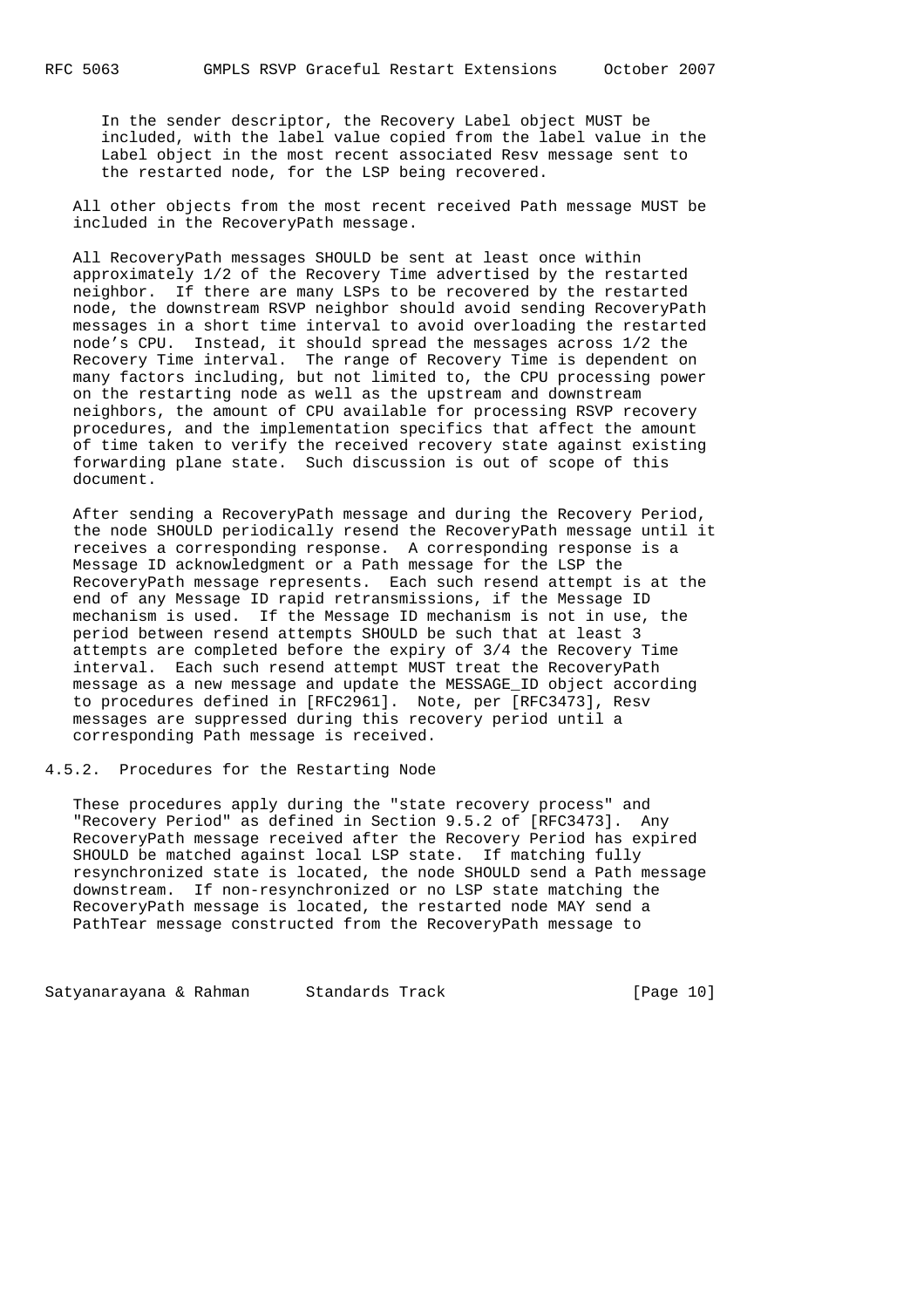expedite the cleanup of unrecovered RSVP and associated forwarding state downstream of the restarted node. The restarting node MUST NOT create data plane or forwarding state to match the received RecoveryPath message.

 The remaining procedures are broken down into three sub-sections. The term "resynchronized state", originally defined in [RFC3473], is used and modified in these sections. This term refers to LSP state that is fully recovered.

 Signaling state may be recovered from sources other than the mechanisms defined in this document. The restarting node SHOULD consider signaling state as resynchronized for all such LSPs and follow corresponding procedures defined below. Further, recovery procedures defined below may be overridden by local policy.

 Again, there are no changes to the procedures defined in Section 9.5.2 in [RFC3473] if the restarting node is an egress node.

4.5.2.1. Path and RecoveryPath Message Procedures

 When a node receives a RecoveryPath message during the Recovery Period, the node first checks if it has resynchronized RSVP state associated with the message. If there is resynchronized state, and when both reliable message delivery [RFC2961] is supported and a MESSAGE\_ID object is present in the RecoveryPath message, the node MUST follow Message ID acknowledgment procedures, as defined in [RFC2961], and consider the message as processed. If there is resynchronized state and there is no MESSAGE\_ID object or reliable message delivery [RFC2961] is not supported, the node SHOULD send a trigger Path message, and, consider the message as processed.

 If a non-resynchronized state is found or the node is the ingress, the node saves the information contained in the RecoveryPath message and continues with processing as defined in Section 4.5.2.2.

 If no associated RSVP state is found and the node is not the ingress node, the node saves the information contained in the RecoveryPath message for later use.

Note the following modifies Section 9.5.2 of [RFC3473]:

 When a node receives a Path message during the Recovery Period, the node first locates any RSVP state associated with the message. If resynchronized RSVP state is found, then the node handles this message according to previously defined procedures.

Satyanarayana & Rahman Standards Track [Page 11]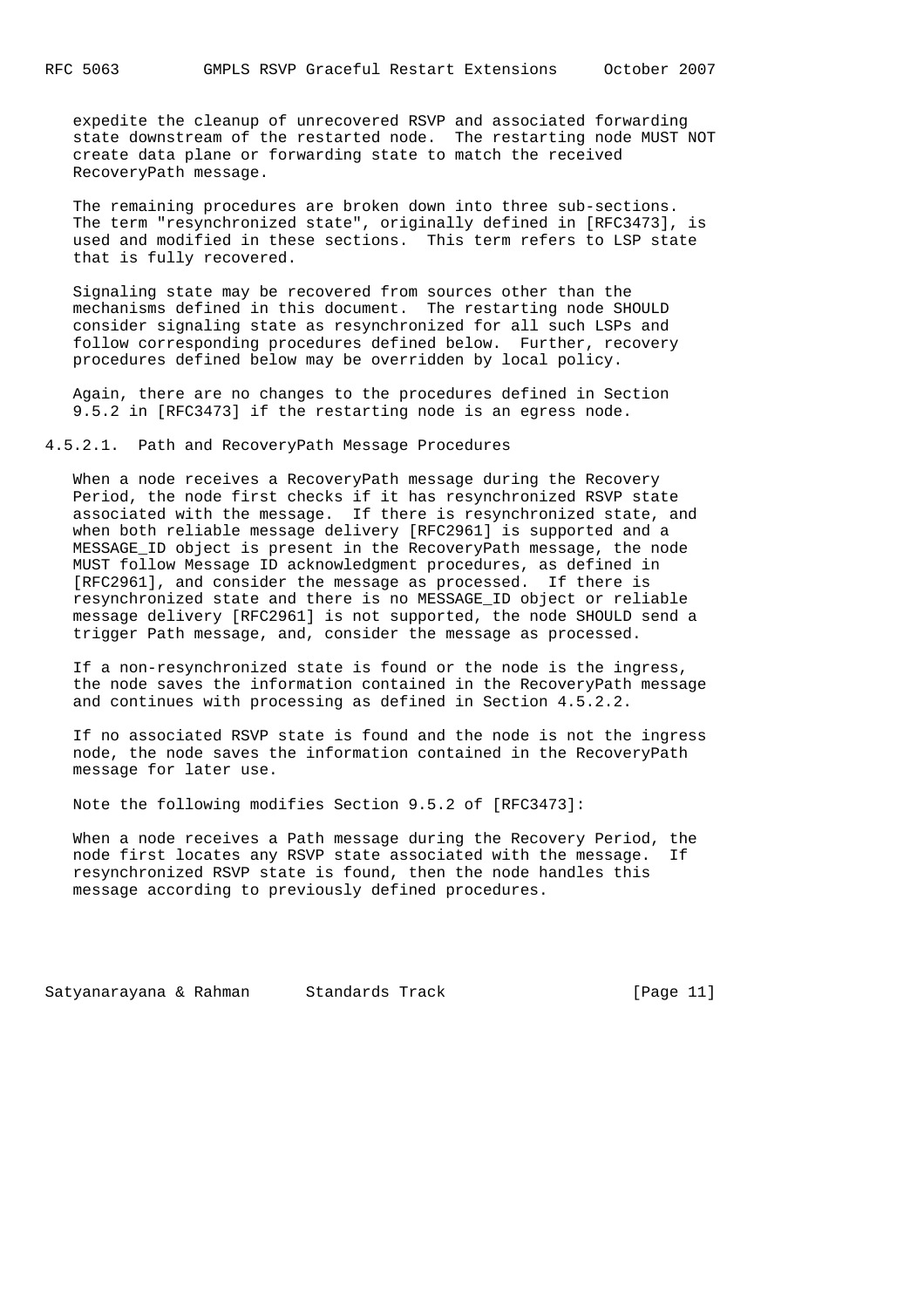If a non-resynchronized state is found, the node saves the information contained in the Path message, including the Recovery\_Label object, and continues with processing as defined in Section 4.5.2.2.

 Per [RFC3473], if matching RSVP state is not found, and the message does not carry a Recovery\_Label object, the node treats this as a setup for a new LSP, and handles it according to previously defined procedures.

 If a matching RSVP state is not found and the message carries a Recovery\_Label object, the node saves the information contained in the Path message, including the Recovery\_Label object for later use.

### 4.5.2.2. Re-Synchronization Procedures

 After receipt of the RecoveryPath message and, for non-ingress LSPs, the corresponding Path message with a Recovery Label object, the restarting node SHOULD locate and associate corresponding forwarding state using the received information. The restarting node associates the corresponding active forwarding plane state from the following signaled information:

 The upstream data interface is recovered from the RSVP HOP object in the received Path message.

 The label on the upstream data interface is recovered from the Recovery Label object in the received Path message. If the LSP is bidirectional, the label for the upstream direction is recovered from the Upstream Label object in the received Path message.

 The downstream data interface is recovered from the RSVP HOP object in the received RecoveryPath message.

 The label on the downstream data interface is recovered from the Recovery Label object in the received RecoveryPath message. If the LSP is bidirectional, the label for the upstream direction is recovered from the Upstream Label object in the RecoveryPath message.

 If complete forwarding state is located, the restarted node MUST treat the LSP as resynchronized and MUST send a trigger Path message downstream. The Explicit Route object in the Path message SHOULD match the Explicit Route object received in the RecoveryPath message. In addition, the restarted node SHOULD recover state from the other objects received in the RecoveryPath message. Optimally, the resulting Path message should not cause any redundant or unnecessary reprocessing of state along the remaining downstream nodes. Ideally,

Satyanarayana & Rahman Standards Track [Page 12]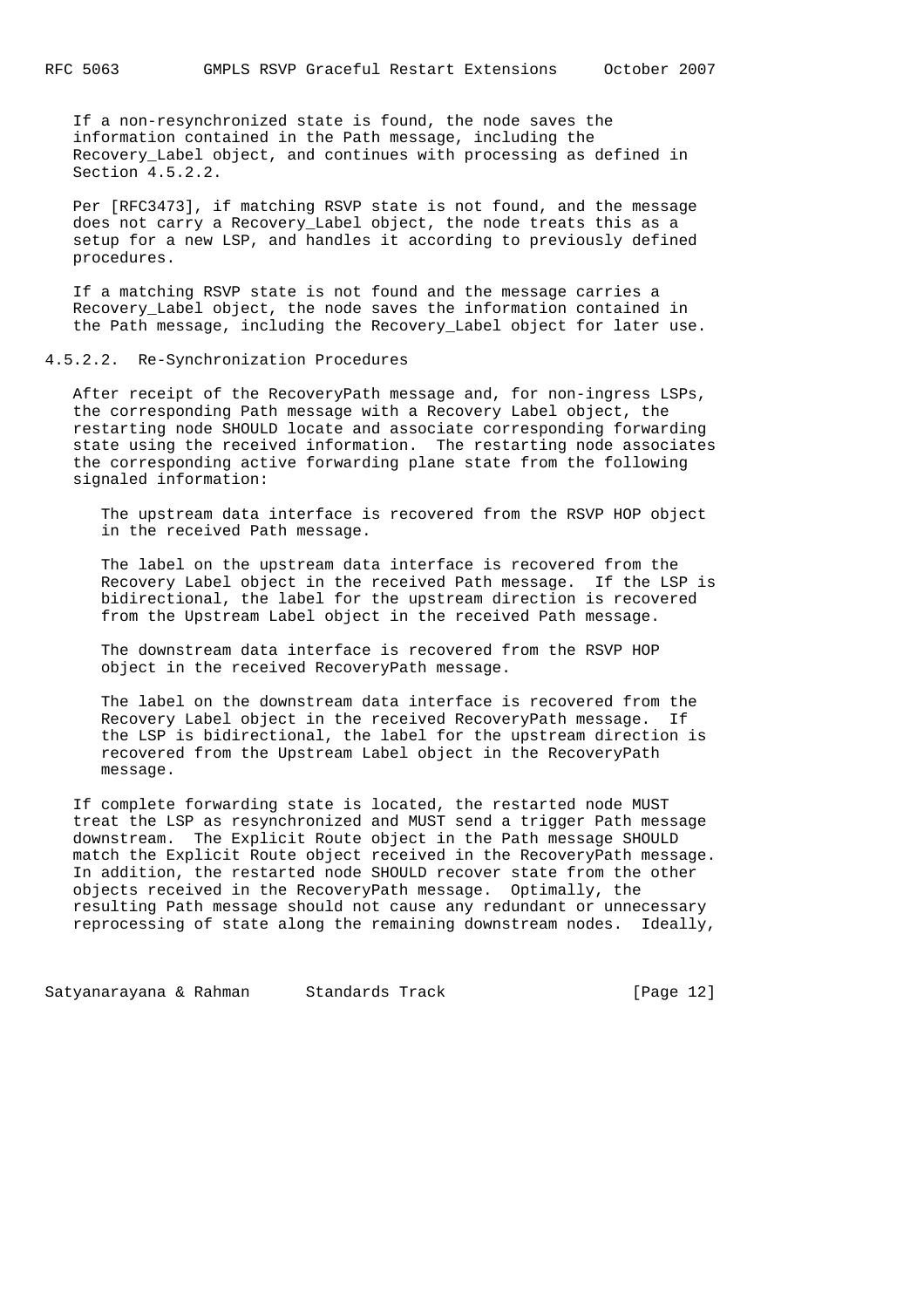except for MESSAGE\_ID processing and recovery processing, the transmitted Path message will be treated as a refresh by the downstream RSVP neighbor (and hence, should not trigger any generation of Path messages with changed state further downstream).

 If no forwarding state is located, the node treats the received Path message as a setup request for a new LSP. The outgoing interface and label(s) indicated in the RecoveryPath message SHOULD be reused when possible. All other information contained in the RecoveryPath message MAY also be used. That is, forwarding state MUST NOT be created except after receipt of a Path message from upstream or, at an ingress node, the receipt of a command from the management plane. Further, the forwarding state created is subject to local policy and the information received from downstream in the RecoveryPath message is treated only as advisory.

## 4.5.2.3. Procedures on Expiration of Recovery Period

 There are several cleanup steps to follow at the end of the Recovery Period. At the end of the Recovery Period, any state that was installed as the result of a received RecoveryPath message that is not resynchronized SHOULD be discarded.

Any Path messages that were received containing a Recovery Label that has not been resynchronized, MUST be treated as being received during the Recovery Period and processed as per [RFC3473].

 Per [RFC3473], any other state that is not resynchronized during the Recovery Period SHOULD be removed at the end of the Period.

#### 4.6. Compatibility

 This document introduces a new RSVP signaling message called the RecoveryPath message to be generated by the downstream RSVP neighbor of a restarting node. To advertise the capability of sending and receiving RecoveryPath messages, this document introduces the Capability object to be included in Hello messages by a restarting node and its downstream RSVP neighbors.

 If a restarting node does not support the Capability object, it will discard the object, as the Class-Number is of the form 10bbbbbb, and revert to recovery processing as defined in [RFC3473]. The restarting node will not include the Capability object in its Hello messages. Hence, all downstream RSVP neighbors that detect that the restarting node is not capable of supporting the extensions defined in this document will not send the RecoveryPath messages to the restarting node and will revert to recovery processing as defined in [RFC3473].

Satyanarayana & Rahman Standards Track [Page 13]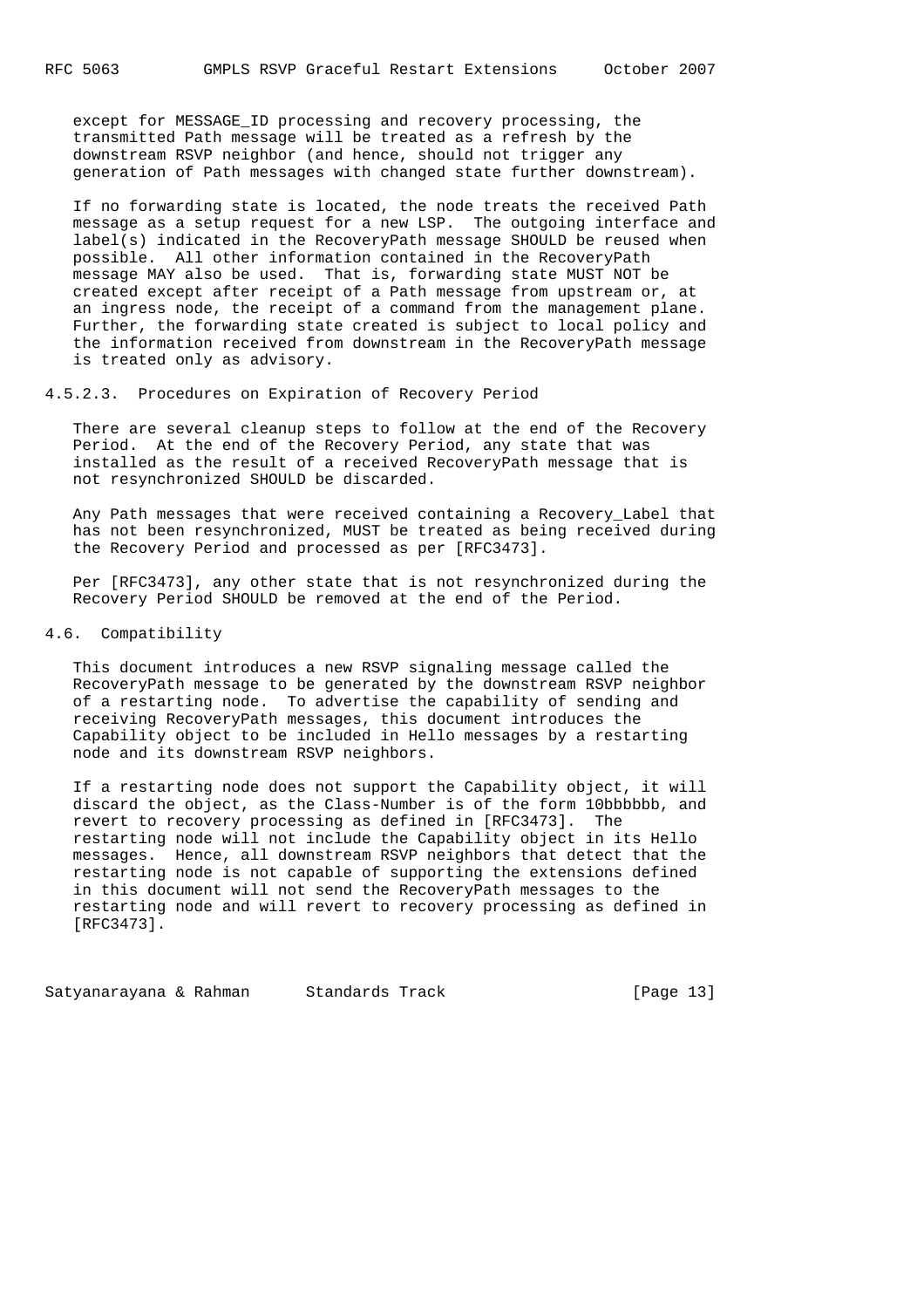If a downstream RSVP neighbor does not support the Capability object, it will discard the object received in Hello messages and revert to recovery processing as defined in [RFC3473]. The downstream RSVP neighbor will not include the Capability object in its Hello messages. Hence, the restarting node will detect that the downstream RSVP neighbor is not capable of supporting the extensions defined in this document and will revert to recovery processing as defined in [RFC3473].

### 5. RecoveryPath Summary Refresh

 This section describes a mechanism to control which LSP state is communicated in RecoveryPath messages. This mechanism enhances the Summary Refresh mechanism defined in [RFC2961], and uses the RecoveryPath Srefresh Capable (S) bit in the Capability object, as defined in Section 4.2, carried in the Hello message defined in [RFC3209] and [RFC3473]. The described mechanism is referred to as RecoveryPath Summary Refresh.

 Selective transmission of RecoveryPath messages is controlled much the same way transmission of Path or Resv messages is controlled with standard Summary Refresh, see [RFC2961]. In standard Summary Refresh, an Srefresh message is sent by a node to identify to its neighbor about Path and Resv state that is locally installed and available. The receiver of the Srefresh message can then attempt to locate matching Path and Resv state. If no matching state is found, the receiver can request that the missing state be sent to it by sending an Srefresh NACK to the sender of the Srefresh message. When the Srefresh NACK is received, the corresponding Path or Resv message is sent. MESSAGE\_ID information is used to identify Path and Resv state in this process.

 The mechanism described in this section extends the Summary Refresh process to the Path state that can be represented in RecoveryPath messages. In this case, the Srefresh messages represent previously received Path messages, rather than previously transmitted Path messages. This is the primary difference between standard Summary Refresh and RecoveryPath Summary Refresh described in this section.

 When a node restarts, and is capable of supporting the mechanisms described in this section, it includes the Capability object with the RecoveryPath Desired (R) bit set and the RecoveryPath Srefresh Capable (S) bit set in Hello messages it sends to its RSVP neighbors.

 When a neighbor of the restarting node detects a restart (see [RFC3209]), it detects that the restarted node is capable of receiving RecoveryPath messages, as defined in Section 4.4, and that the restarted node is requesting RecoveryPath Srefresh messages by

Satyanarayana & Rahman Standards Track [Page 14]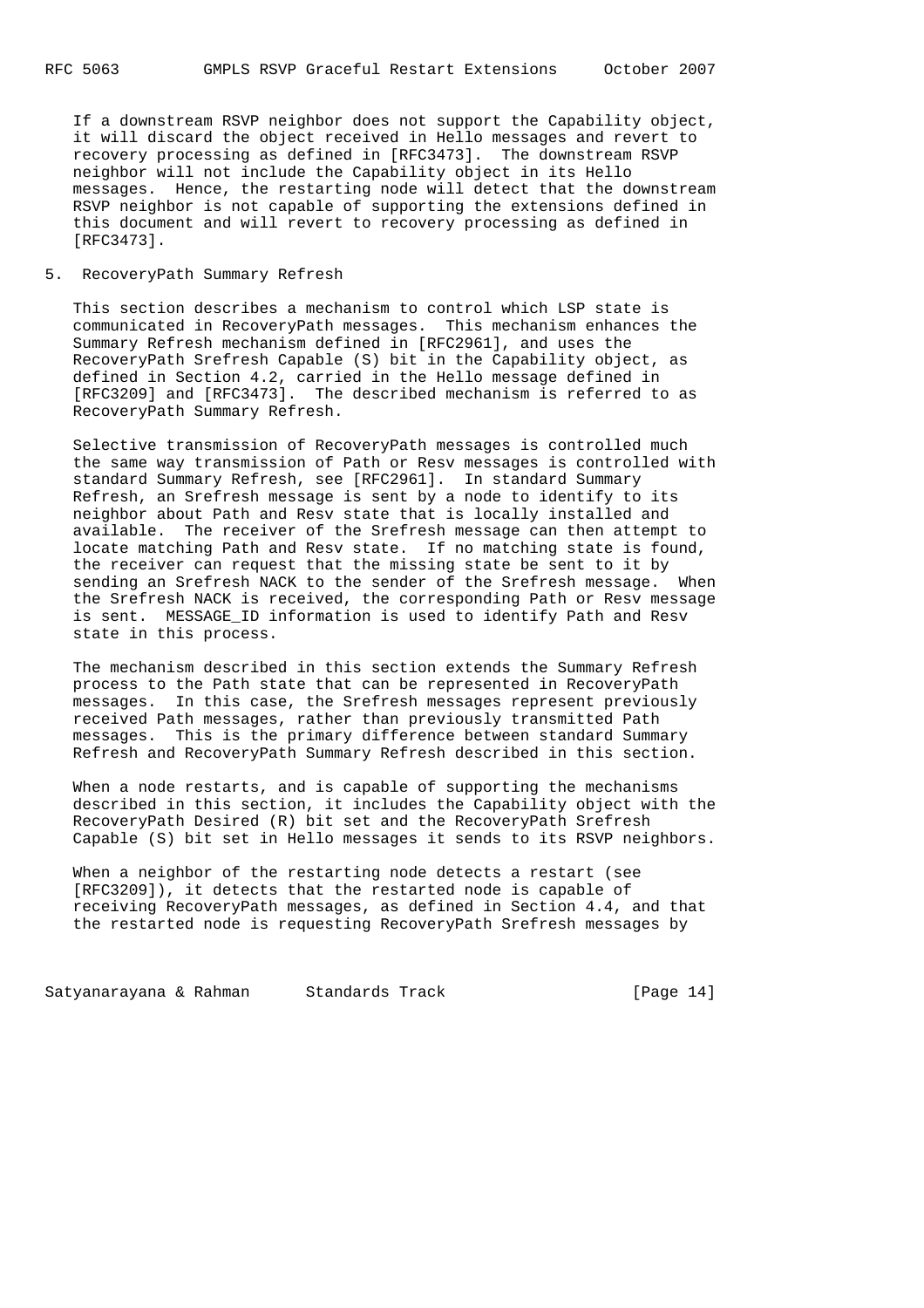the RecoveryPath Srefresh Capable (S) bit set in the Capability object. When such an indication is found, the neighbor generates one or more Srefresh messages. Each message indicates the Path state that can be represented in a RecoveryPath message. Within such Srefresh messages, the Path state that can be represented in RecoveryPath messages is represented using MESSAGE\_ID information, and this information is communicated within MESSAGE\_ID LIST objects. To indicate that the MESSAGE\_ID LIST object is for recovery purposes, a new flag is set in the MESSAGE ID LIST object. This flag is called the RecoveryPath Flag and is defined below.

 The restarted node can then use the Srefresh message and the MESSAGE\_ID LIST object to try to identify matching transmitted Path state. The node identifies local state by matching Epoch and Message ID tuples against Path messages transmitted downstream prior to the restart.

 If matching state is located, then the restarted node operates as if a RecoveryPath message has been received, per Section 4.5.2. If no matching state can be located, the restarted node generates a Srefresh NACK, see Section 5.4 of [RFC2961]. The Srefresh NACK is also marked with the new RecoveryPath Flag to indicate that the NACK is related to RecoveryPath messages.

 Upon receiving a Srefresh NACK, the downstream node generates a RecoveryPath message for the Path state indicated by each entry in the MESSAGE ID LIST. The procedures defined in Section 4 above are then followed by the restarted node and the downstream RSVP neighbor.

## 5.1. MESSAGE\_ID ACK/NACK and MESSAGE\_ID LIST Objects

 The MESSAGE\_ID ACK/NACK objects and the MESSAGE\_ID LIST object, defined in [RFC2961], are updated by this document. A new bit within the existing Flags field of each object is defined. This bit indicates that the object carries MESSAGE\_ID information related to Path state that can be recovered using RecoveryPath messages. The same flag value is used in all the objects for consistency.

Satyanarayana & Rahman Standards Track [Page 15]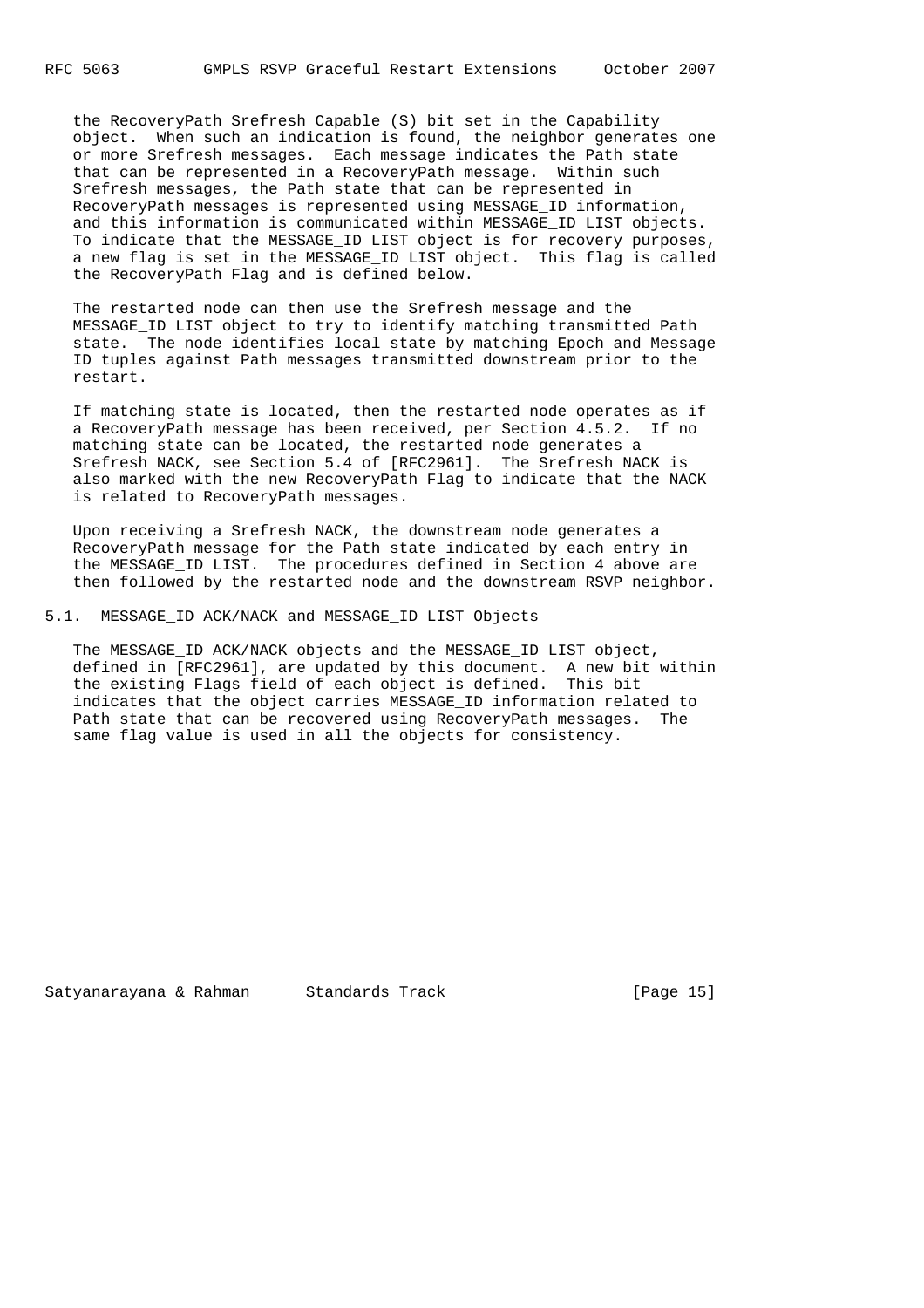MESSAGE\_ID\_ACK object MESSAGE\_ID\_NACK object

See Section 4.3 of [RFC2961] for definition of other fields.

MESSAGE\_ID LIST object

See Section 5.1 of [RFC2961] for definition of other fields.

Flags: 8 bits

0x02: RecoveryPath Flag

 Indicates that the associated object carries MESSAGE\_ID information related to one or more Path messages that can be recovered using a RecoveryPath message.

#### 5.2. RecoveryPath Srefresh Capable Bit

 The Capability object and the RecoveryPath Srefresh Capable (S) bit are defined in Section 4.2.

# 5.2.1. Procedures

 To support the selective receipt of RecoveryPath messages as defined in this section, a restarting node MUST support the receipt and processing of RecoveryPath messages as defined in Section 4.5.2, and MUST indicate this capability by including the Capability object with the RecoveryPath Desired (R) bit set as defined in Section 4.4.2 in its Hello messages.

 To indicate to an RSVP neighbor that selective transmission of RecoveryPath messages is desired, a node MUST set (1) the S-bit in the Capability object in all Hello messages it sends. When the restarting node does not desire the receipt of RecoveryPath messages (see Section 4.4.2) or the selective transmission mechanism defined in this section, it MUST clear (0) the S-bit in the Capability object if included in Hello messages.

 The downstream RSVP neighbor checks the R-bit and the S-bit upon detecting a restart of a node that supports state recovery with RecoveryPath messages. Detection of neighbor restarts with state recovery using RecoveryPath messages is defined in Section 4. If both the R-bit and the S-bit are set, then the procedures defined below in Section 5.3.1 MUST be followed. If the S-bit is cleared, the downstream RSVP neighbor MUST revert to normal procedures defined in Section 4.5.1. If the R-bit is cleared, but the S-bit is set, the

Satyanarayana & Rahman Standards Track [Page 16]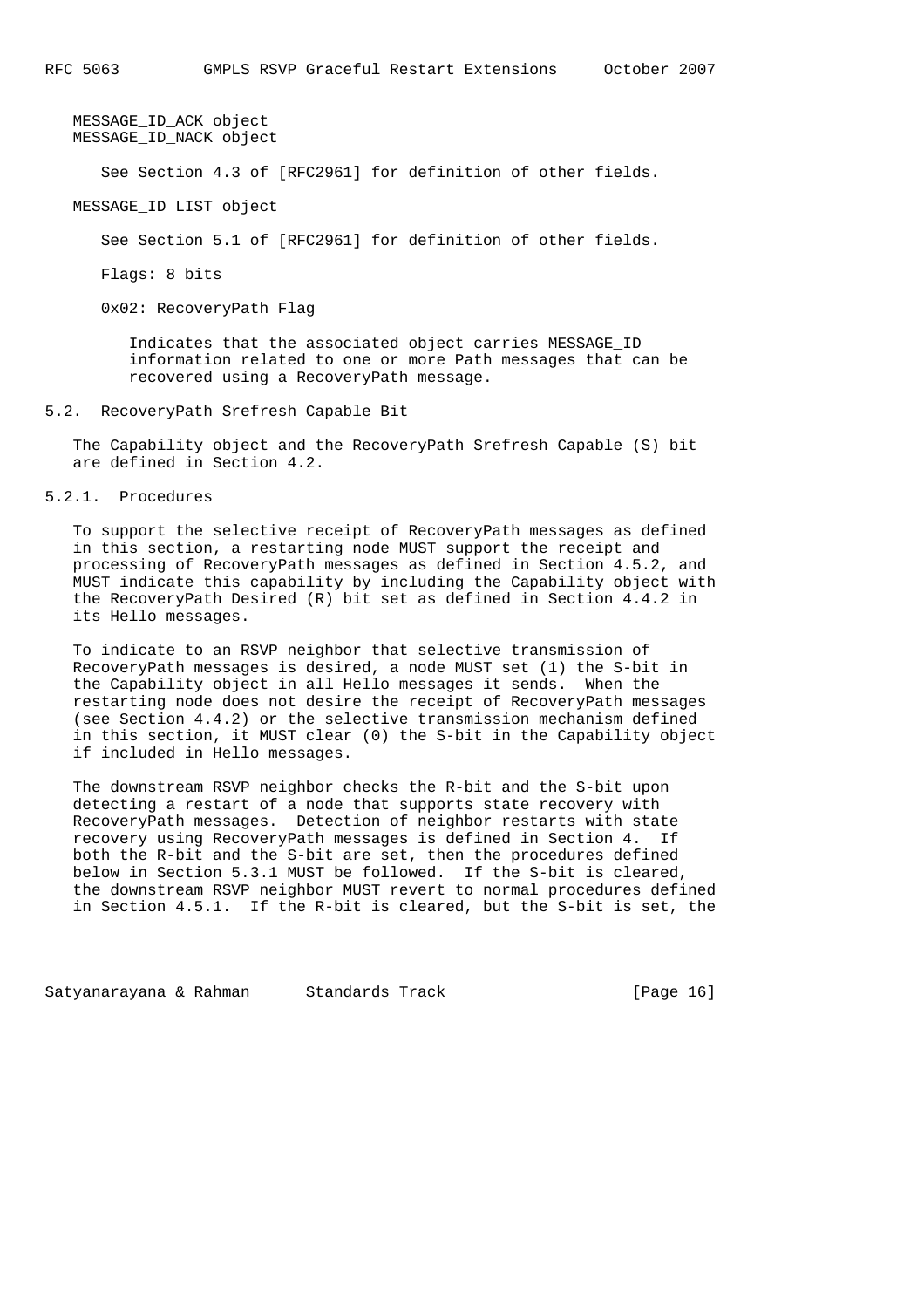downstream RSVP neighbor MUST treat it as if the Capability object was received with the S-bit cleared. See Section 4.4 for handling of Hello messages without the Capability object.

5.2.2. Compatibility

 There are no compatibility issues introduced in the procedures defined in Section 5.2.1.

 The restarting node will detect that its neighbor does not support selective transmission of RecoveryPath messages when a RecoveryPath message is received prior to the receipt of a Srefresh message containing a MESSAGE\_ID LIST object with the RecoveryPath Flag set (1). When this occurs, any received RecoveryPath messages MUST be processed as defined in Section 4.

#### 5.3. RecoveryPath Summary Refresh Procedures

Related processing occurs in the following logical order:

- o Generation of RecoveryPath-related Srefresh messages
- o RecoveryPath-related Srefresh message receive processing and NACK generation
- o Message ID NACK receive processing and generation of RecoveryPath messages
- o Receive processing of RecoveryPath messages

 Actual processing MAY result in the above occurring in an interlaced fashion when multiple LSPs are being recovered. Both the restarted node and the downstream RSVP neighbor MUST be able to process in this fashion.

#### 5.3.1. Generation of RecoveryPath-Related Srefresh Messages

 A neighbor of a restarting node generates one or more RecoveryPath related Srefresh messages when the S-bit is set in the restarted node's Hello messages as described in Section 5.2.1. The procedures for generating an Srefresh message are defined in [RFC2961]. Only modifications to these procedures are described in this section. Also, Srefresh message transmit and receive processing may occur simultaneously during the Recovery Period and are not impacted by the procedures defined in this section.

 To generate RecoveryPath-related Srefresh messages, a node must identify which Path state can be represented in RecoveryPath messages

Satyanarayana & Rahman Standards Track [Page 17]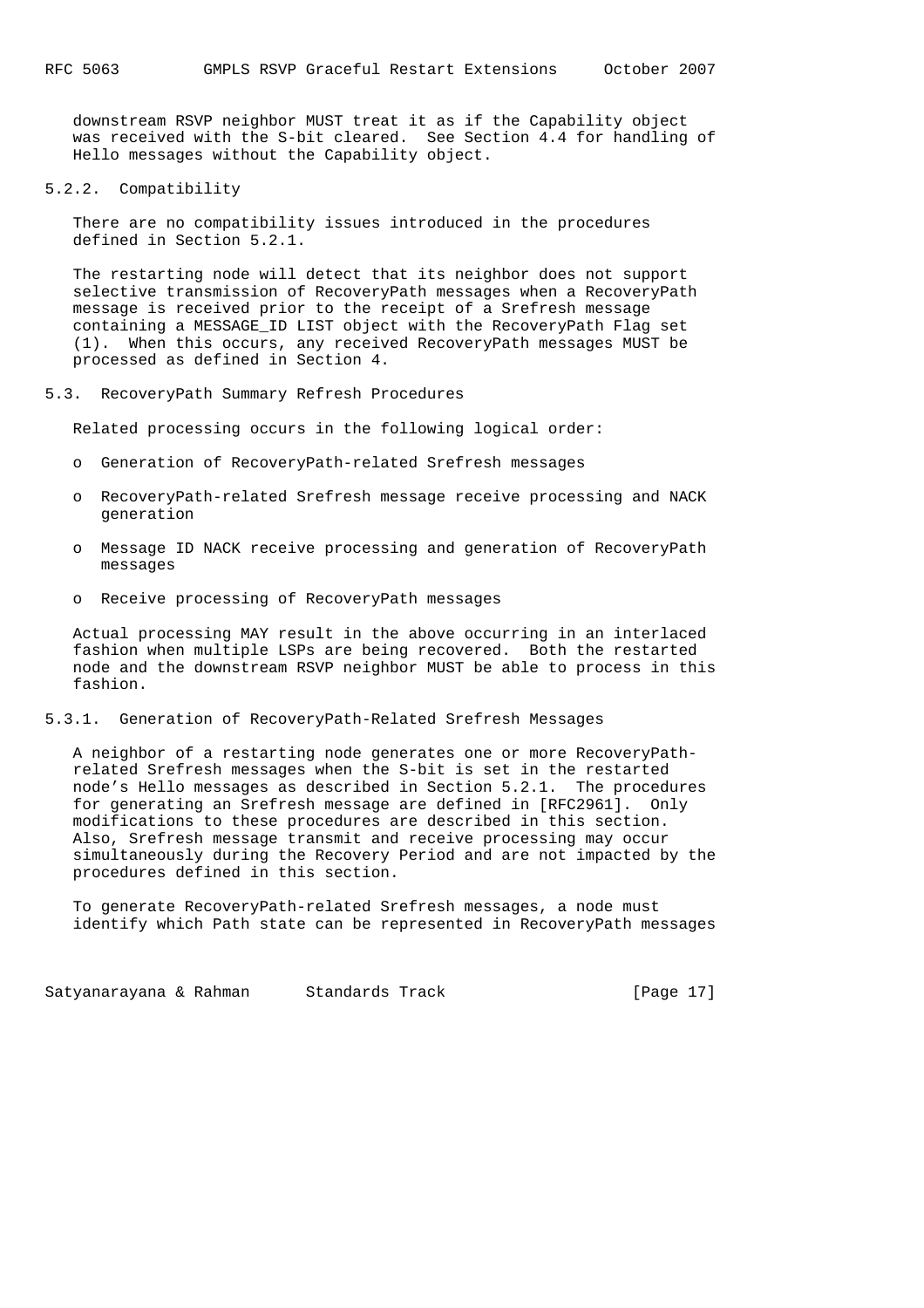and which Srefresh message or messages can be used to carry the related information. As previously mentioned, the Path state that can be represented in RecoveryPath messages is indicated in Srefresh messages using the MESSAGE\_ID information from the most recently received Path message associated with the state.

 After processing the S-bit as described in Section 5.2.1, the node identifies all state associated with Path messages received from the restarted neighbor. Only a Path state that has not been updated since the restart may be represented in the Srefresh messages. Received Path state containing a MESSAGE\_ID object whose Epoch value matches the Epoch received in the most recent Hello message is considered as updated after the upstream neighbor has restarted. Such Path state MUST NOT be represented in the Srefresh messages. Each Srefresh message contains one or more MESSAGE ID LIST objects. Each such MESSAGE\_ID LIST object MUST have the RecoveryPath Flag set (1).

 Multiple MESSAGE\_ID LIST objects MAY be included in order to accommodate multiple Epoch values. The MESSAGE\_ID LIST objects represent the identified, non-updated, Path state. A Message\_Identifier field created for each identified, non-updated Path state MUST be included in an appropriate MESSAGE ID LIST object. The Message Identifier field is created based on the MESSAGE ID object from the most recently received Path message associated with identified Path state. If any identified Path state does not have an associated MESSAGE\_ID object, this state MUST be processed as defined above in Section 4.5.1.

 The source IP address for the Srefresh message SHOULD be the source IP address in the IP header of the corresponding Resv messages previously sent to the restarted node. The Srefresh message SHOULD be destined to the IP address in the HOP object in the corresponding Path messages. This may result in multiple Srefresh messages being generated. Per [RFC2961], implementations may choose to limit each Srefresh message to the MTU size of the outgoing link, and to not bundle Srefresh messages. RecoveryPath-related Srefresh messages SHOULD be sent using reliable delivery, as defined in [RFC2961].

 During the Recovery Period, unacknowledged RecoveryPath-related Srefresh messages SHOULD be periodically transmitted. The retransmission algorithm used can be the same algorithm used for retransmitting RecoveryPath messages during the Recovery Period (see Section 4.5.1). Note that prior to each such periodic retransmission, the Srefresh message SHOULD be updated to exclude the Message ID's of Path state that has been updated by the receipt of a Path message.

Satyanarayana & Rahman Standards Track [Page 18]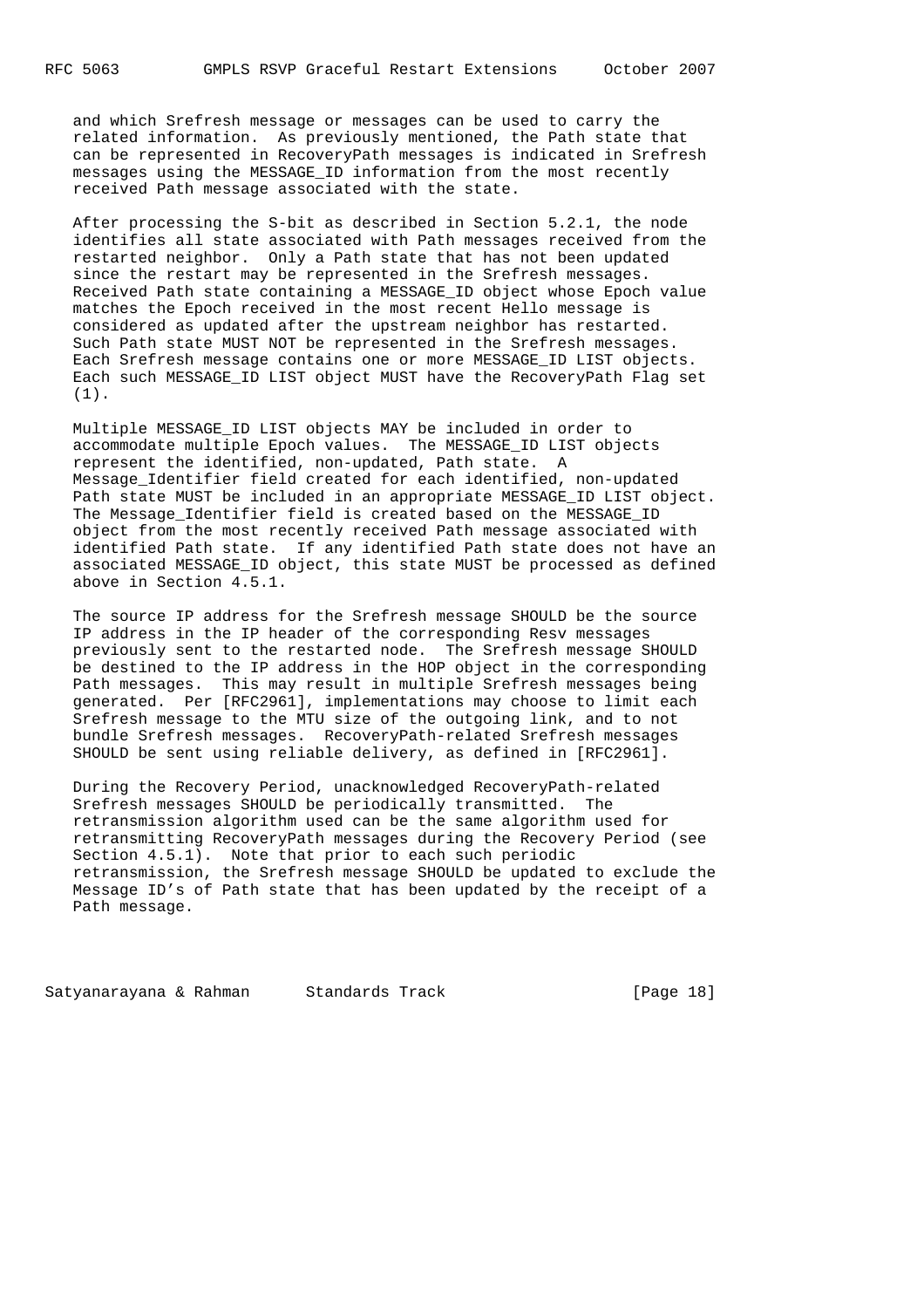To allow sufficient processing time for the restarted node, the downstream RSVP neighbor MAY choose to generate multiple RecoveryPath-related Srefresh messages containing partial but mutually exclusive sets of Message Identifiers spread across 1/4 of the Recovery Time advertised by the restarted node.

5.3.2. RecoveryPath-Related Srefresh Receive Processing and NACK Generation

 Upon receiving an Srefresh message containing a MESSAGE\_ID LIST object with the RecoveryPath Flag set), the restarted node attempts to locate matching previously transmitted Path state. The Epoch in the MESSAGE\_ID LIST object, along with each Message Identifier in the object, is used to match against the MESSAGE\_ID object in Path messages previously transmitted to the downstream RSVP neighbor. For each Message Identifier in the MESSAGE\_ID LIST:

 If matching transmitted Path state is found, the restarting node treats the corresponding LSP state as having received and processed a RecoveryPath message and perform any further processing necessary as defined in Section 4.5.2. Specifically, it MUST generate a trigger Path message for the LSP as defined in Section 4.5.2.2. The restarted node MAY spread the transmission of such trigger Path messages across 1/2 of the remaining Recovery Period to allow the downstream RSVP neighbor sufficient processing time.

 If matching transmitted Path state is not found, the restarting node MUST generate a MESSAGE\_ID NACK as defined in [RFC2961]. Each generated MESSAGE ID NACK MUST have the RecoveryPath Flag set (1).

 It is recommended that the restarted node combine multiple such MESSAGE\_ID NACKs into a single ACK message, per [RFC2961].

5.3.3. RecoveryPath-Related MESSAGE\_ID NACK Receive Processing

 This section defines the procedures associated with the processing of received MESSAGE\_ID NACKs that have the RecoveryPath Flag set (1). Procedures for processing of MESSAGE\_ID NACKs without the RecoveryPath Flag present are defined in [RFC2961] and not modified in this document. Processing of MESSAGE\_ID NACKs with the RecoveryPath Flag set (1) also follows procedures defined in [RFC2961] unless explicitly modified in this section.

 For each MESSAGE\_ID NACK with the RecoveryPath Flag set (1), the downstream RSVP neighbor must locate the matching received Path message. If a matching Path message is found, the downstream RSVP

Satyanarayana & Rahman Standards Track [Page 19]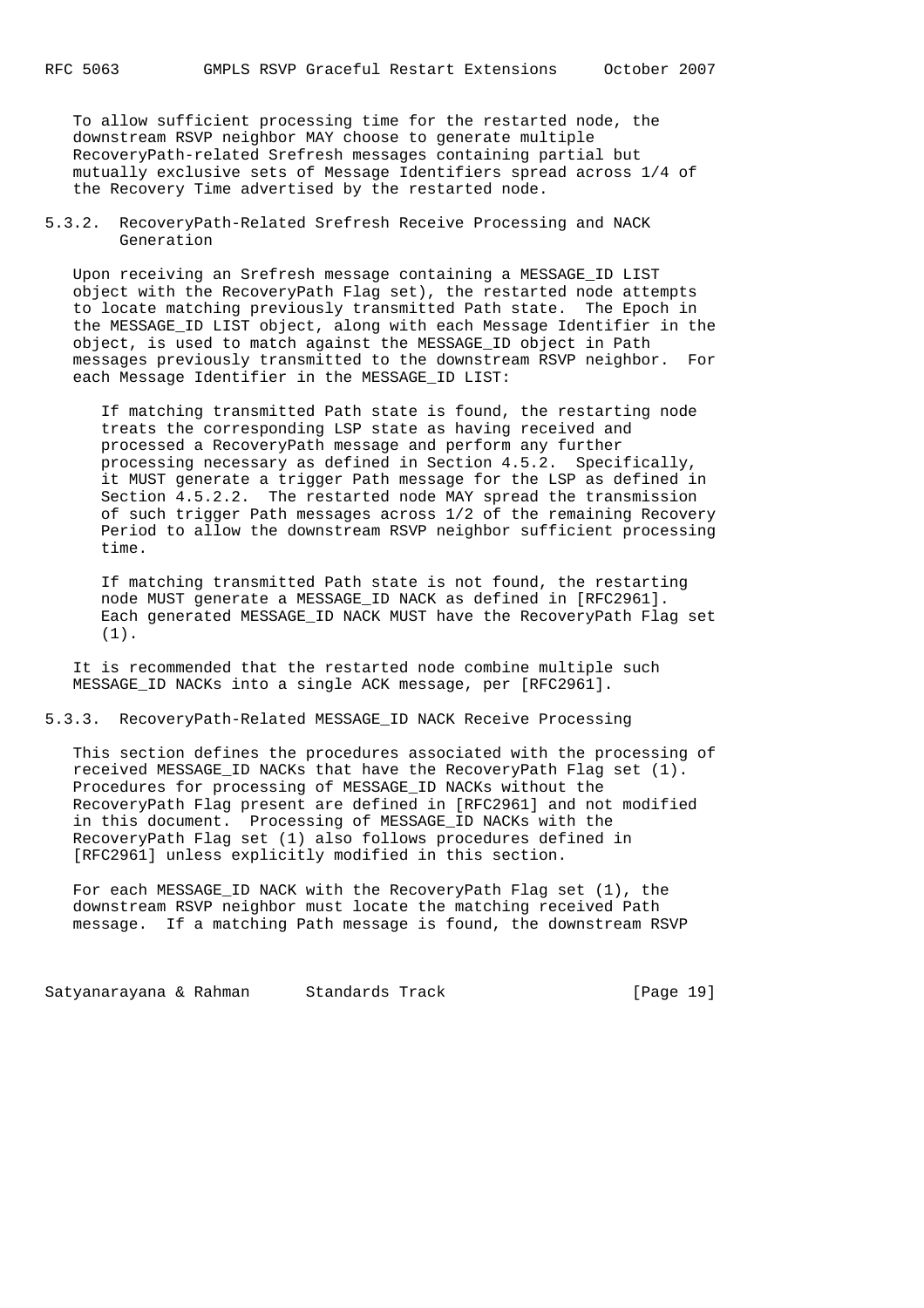neighbor MUST generate a RecoveryPath message as defined in Section 4.5.1. If a matching Path message is not found, the MESSAGE\_ID NACK is ignored. An example where this may occur is when the restarted node has already generated an updated Path message after its restart.

### 6. Security Considerations

 This document introduces a new RSVP message that is restricted to one RSVP hop. This document introduces no new security considerations beyond those already addressed for existing RSVP hop-by-hop messages.

 This document introduces a new RSVP object to be included in RSVP Hello messages. This document introduces no new security considerations beyond those already addressed for existing objects in RSVP Hello messages.

 This document introduces new procedures to be performed on RSVP agents that neighbor a restarting RSVP agent. In situations where the control plane in general, and the RSVP agent in particular, of a node carrying one or more LSPs is restarted due to external attacks, the procedures introduced in this document provide the ability for the restarting RSVP agent to recover the RSVP state corresponding to the LSPs with the least possible perturbation to the rest of the network. Ideally, only the neighboring RSVP agents should notice the restart and hence need to perform additional processing. This allows for a network with active LSPs to recover LSP state gracefully from an external attack without perturbing the data/forwarding plane state.

 [RFC2747] provides mechanisms to protect against external agents compromising the RSVP signaling state in an RSVP agent. These mechanisms, when used with the new message and procedures introduced in this document, provide the same degree of protection to the restarting RSVP agent against installing compromised signaling state from an external agent during its RSVP signaling state recovery.

 Note that the procedures assume a full trust model between RSVP neighbors. That is, although the protocol exchanges before and after restart can be secured, and although it is possible to authenticate the identity of the neighbors, no mechanism is provided to verify that the restart information is correctly mapped from the protocol information exchanged before the restart. This is considered acceptable because a similar trust model is required for normal operation of the protocol.

 The procedures defined in this document introduce additional processing overhead for the RSVP agents that neighbor a restarting RSVP agent. If an RSVP agent restarts due to external attacks, such

Satyanarayana & Rahman Standards Track [Page 20]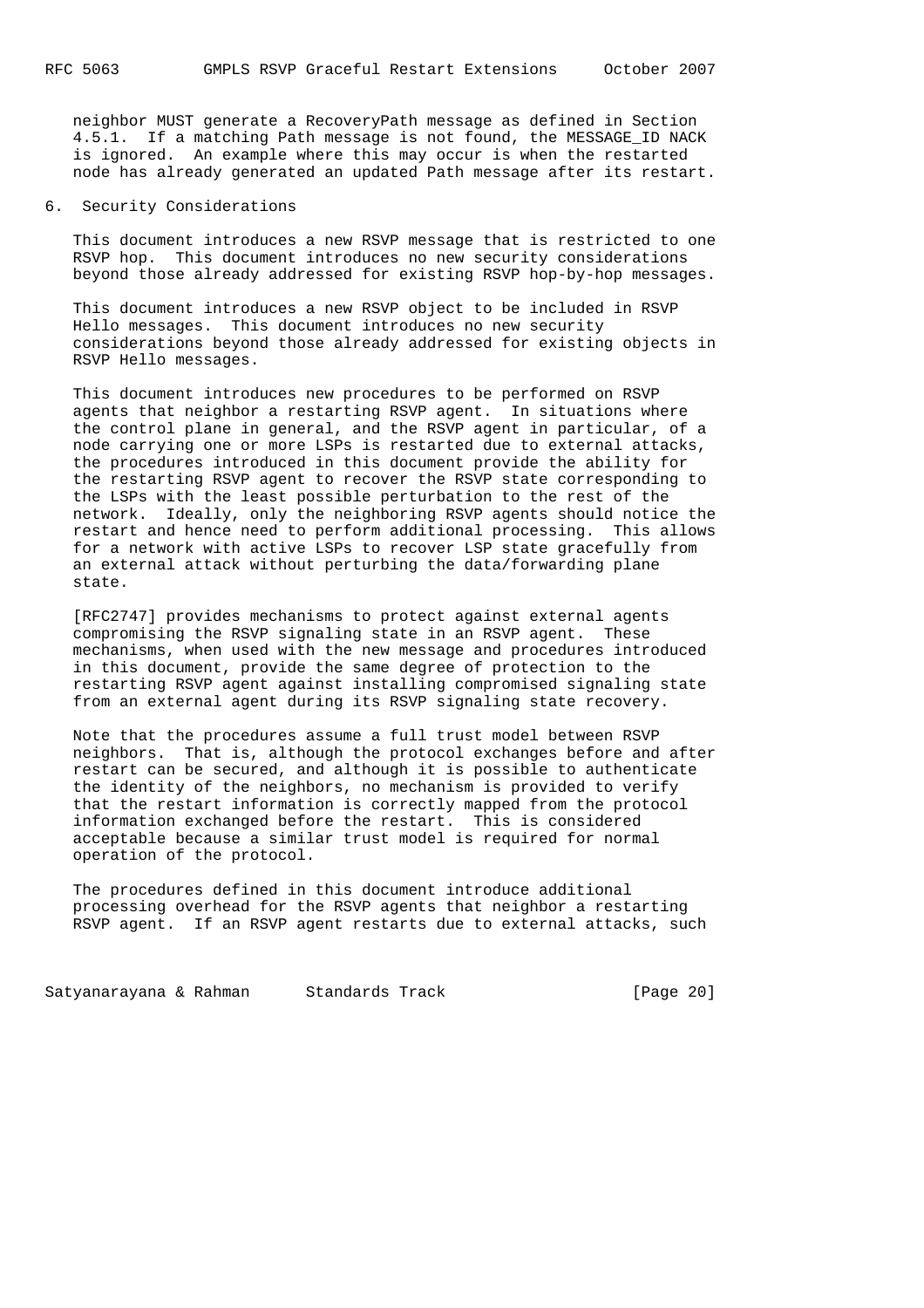added processing on the neighboring RSVP agents may impact their ability to perform other control plane tasks, including any processing for other LSPs that do not involve the restarting node. Such impact can be minimalized by the restarting RSVP agent using a large enough Recovery Time, so that its neighbors are provided sufficient time to handle the additional processing involved while continuing to perform their other control plane functions normally during the Recovery Period.

 Note that the procedures defined in this document cannot be used to create false forwarding state. The restarting node that receives a RecoveryPath message that does not match the existing forwarding state MUST NOT create or modify its forwarding state to match. A restarting node SHOULD log such an event or otherwise notify the operator since it might represent an attack.

7. Acknowledgments

 The authors would like to thank participants of the CCAMP WG for comments and suggestions. Also thanks to Arthi Ayyangar, Adrian Farrel, Nick Neate, and Pavan Beeram for their helpful comments and feedback.

 Derek Atkins provided useful discussion during SecDir review. Sam Hartman gave careful scrutiny of the security considerations and the potential impact on the RSVP-TE security trust model.

 Adrian Farrel edited the final revisions of this document as it progressed through IESG review.

8. IANA Considerations

 [RFC2205] defines the Class-Number name space for RSVP objects. The name space is managed by IANA.

 A new RSVP object using a Class-Number of form 10bbbbbb called the Capability Object is defined in Section 4.2 in this document. The Class-Number is 134.

 A new RSVP message type called a RecoveryPath message is defined in Section 4.1 of this document. The RSVP message type is 30.

 This document creates a new name space in the Capability object defined in Section 4.2. The new name space is a 32-bit-wide field. New registrations in this name space are to be allocated by IANA through an IETF Consensus action, per [RFC2434]. IANA also serves as the repository for this name space.

Satyanarayana & Rahman Standards Track [Page 21]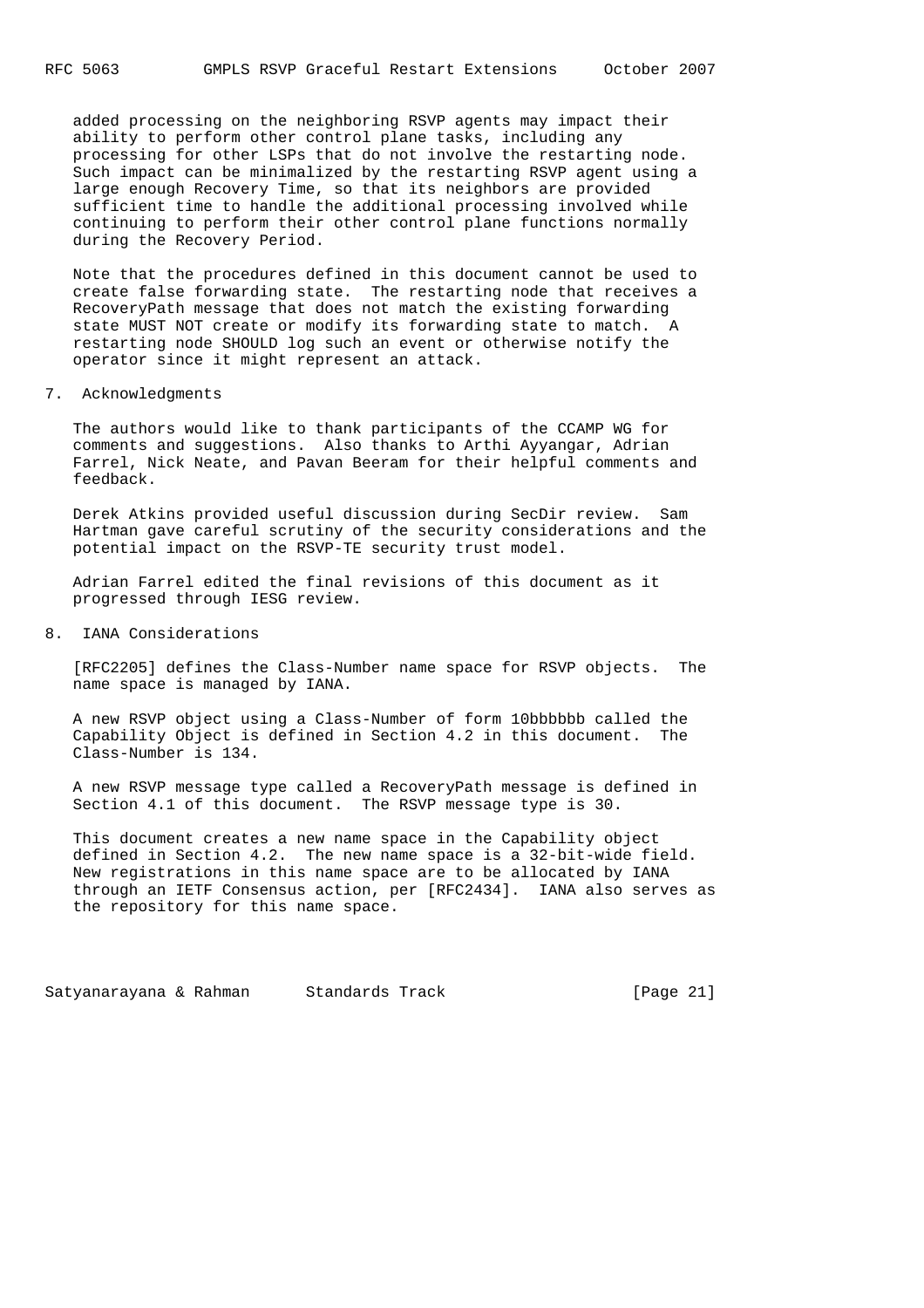Section 4.2 defines the following bits in the 32-bit field of the Capability Object (134):

 RecoveryPath Transmit Enabled (T): 1 bit RecoveryPath Desired (R): 1 bit RecoveryPath Srefresh Capable (S): 1 bit

#### 9. Normative References

- [RFC2119] Bradner, S., "Key words for use in RFCs to Indicate Requirement Levels", BCP 14, RFC 2119, March 1997.
- [RFC2205] Braden, B., Zhang, L., Berson, S., Herzog, S., and S. Jamin, "Resource ReSerVation Protocol (RSVP) -- Version 1 Functional Specification", RFC 2205, September 1997.
- [RFC2434] Narten, T. and H. Alvestrand, "Guidelines for Writing an IANA Considerations Section in RFCs", BCP 26, RFC 2434, October 1998.
- [RFC2747] Baker, F., Lindell, B., and M. Talwar, "RSVP Cryptographic Authentication", RFC 2747, January 2000.
- [RFC2961] Berger, L., Gan, D., Swallow, G., Pan, P., Tommasi, F., and S. Molendini, "RSVP Refresh Overhead Reduction Extensions", RFC 2961, April 2001.
- [RFC3209] Awduche, D., Berger, L., Gan, D., Li, T., Srinivasan, V., and G. Swallow, "RSVP-TE: Extensions to RSVP for LSP Tunnels", RFC 3209, December 2001.
- [RFC3471] Berger, L., "Generalized Multi-Protocol Label Switching (GMPLS) Signaling Functional Description", RFC 3471, January 2003.
- [RFC3473] Berger, L., "Generalized Multi-Protocol Label Switching (GMPLS) Signaling Resource ReserVation Protocol-Traffic Engineering (RSVP-TE) Extensions", RFC 3473, January 2003.

Satyanarayana & Rahman Standards Track [Page 22]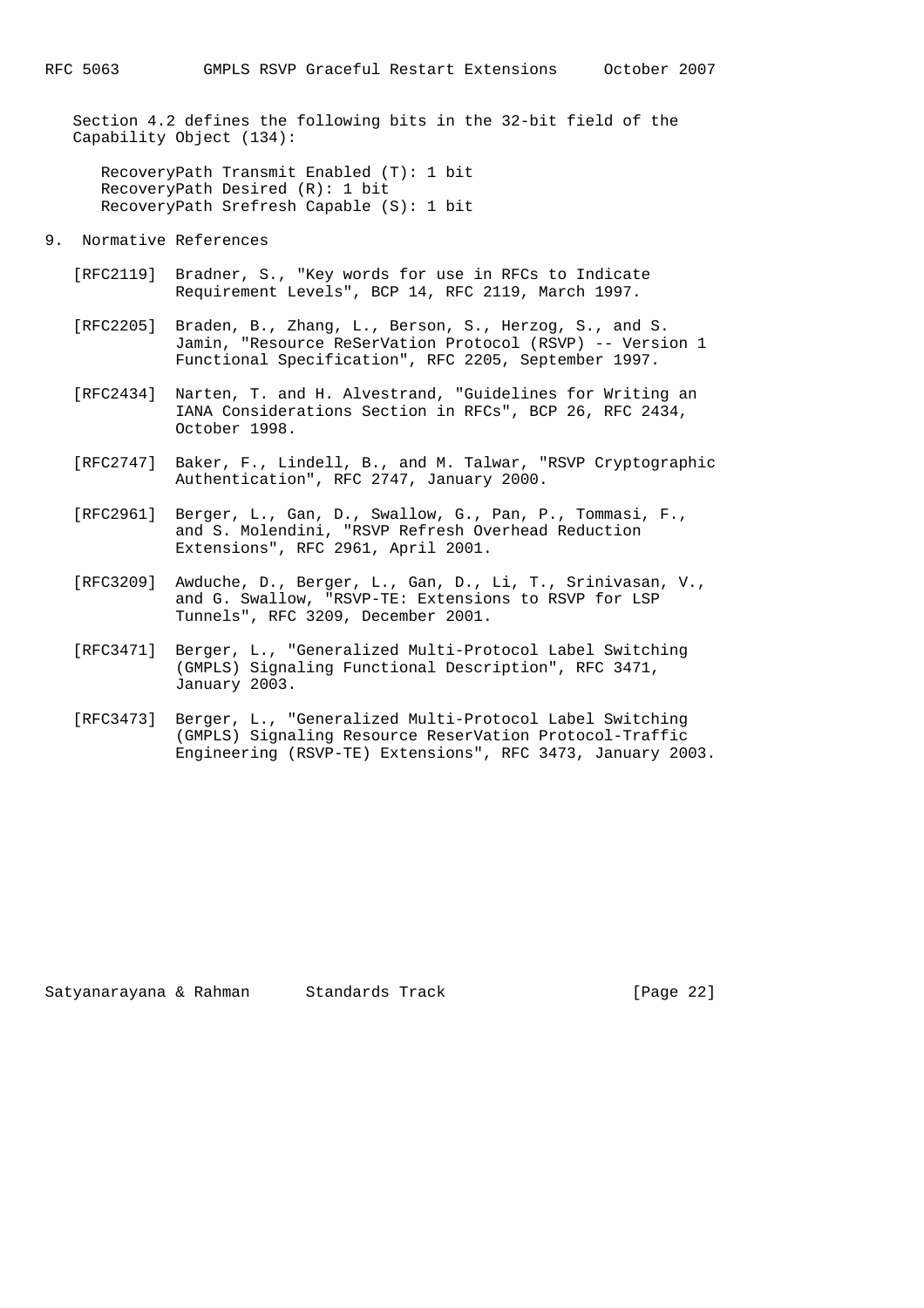Editors' Addresses Arun Satyanarayana (editor) Cisco Systems, Inc. 170 West Tasman Dr. San Jose, CA 95134 USA Phone: +1 408 853 3206 EMail: asatyana@cisco.com Reshad Rahman (editor) Cisco Systems, Inc. 2000 Innovation Dr. Kanata, Ontario K2K 3E8 Canada Phone: 613 254 3519 EMail: rrahman@cisco.com Authors' Addresses Dimitri Papadimitriou Alcatel Francis Wellesplein 1 B-2018 Antwerpen Belgium Phone: +32 3 240-8491 EMail: dimitri.papadimitriou@alcatel-lucent.be Lou Berger LabN Consulting, L.L.C. Phone: +1 301 468 9228 EMail: lberger@labn.net Anca Zamfir Cisco Systems, Inc. 2000 Innovation Dr. Kanata, Ontario K2K 3E8 Canada Phone: 613 254 3484 EMail: ancaz@cisco.com Junaid Israr Cisco Systems, Inc. 2000 Innovation Dr. Kanata, Ontario K2K 3E8 Canada Phone: 613 254 3693 EMail: jisrar@cisco.com

Satyanarayana & Rahman Standards Track (Page 23)